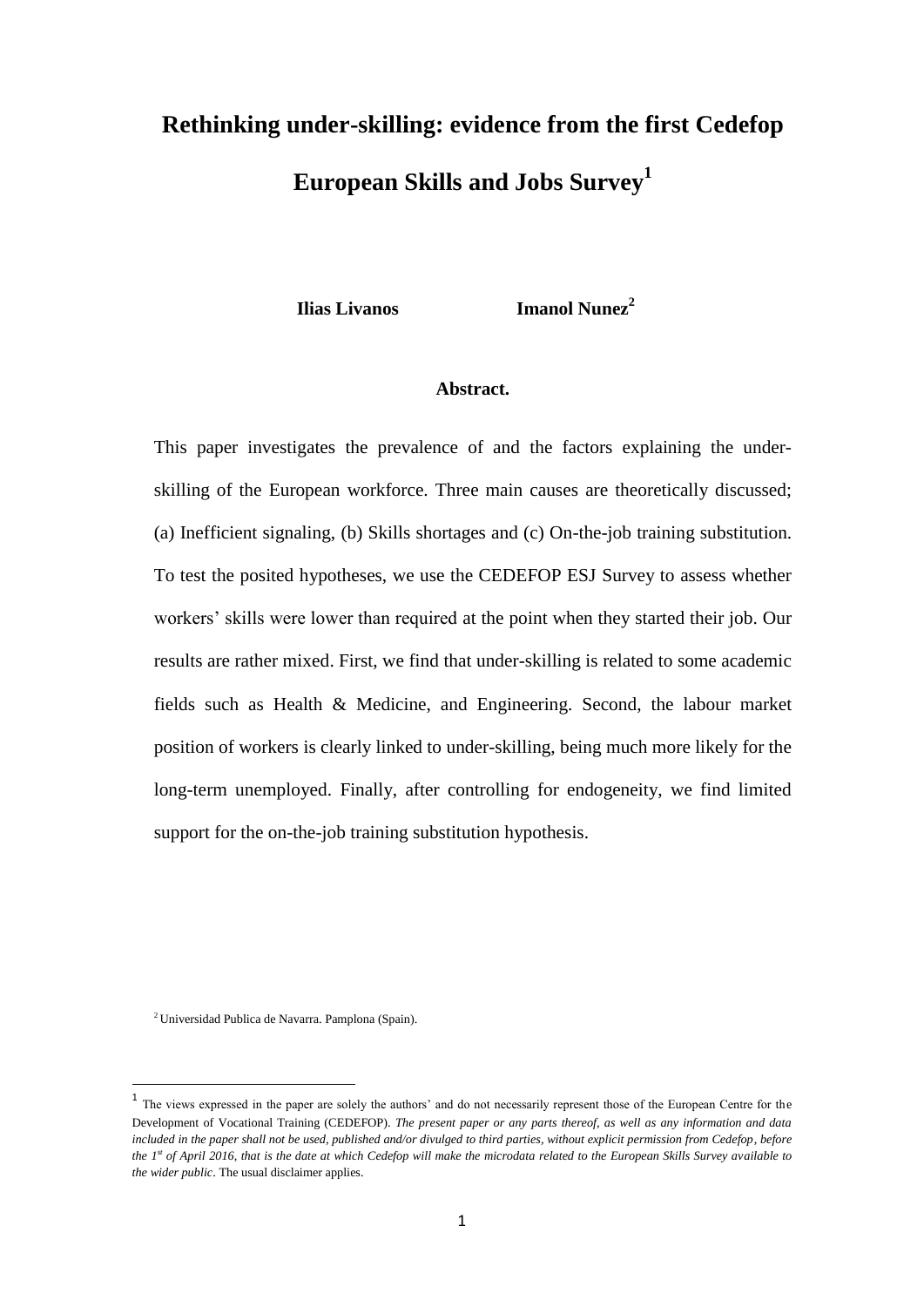#### **1. Introduction.**

Skills matching (and mismatching) is one of the long-standing preoccupations for policy makers and public administrations. Governmental design of the educational system, for example, will determine the success of the transitions to the labour market. Furthermore, some key indicators of their governmental action, such as unemployment rates or labour productivity will be the result of policies devoted to improve the matching between skills. The public and government interest of the skill development and matching explain the intense political agenda regarding this issue. In particular, as highlighted by the EU Commission (2014), the deteriorating labour market prospects of younger and lower-skilled individuals in recent years require European policies that continue to invest in lifelong (mainly work-based) learning and active labour market policies, to overcome skill mismatches and ensure they find jobs.

The academic interest for the match between skills and job requirements has also been notable. It is in the seventies when some authors started to measure and discuss the returns to education and training (Berg, 1970; Freeman, 1976). More recently, the field on skill matching has been largely focused on the problem of over-skilling defined as the situation where workers report that their skills are not fully utilized (Mavromaras & McGuinness, 2012). This problem chiefly affects young graduates, who may be pushed to accept under-graduate jobs due to scarcity of job matching their skills (McGuinness& Sloane, 2011). The negative consequences of overskilling are well-documented in previous empirical research, affecting both firms (lower productivity), and workers, who are paid lower salaries and enjoy less job satisfaction (Green & Zhu, 2010).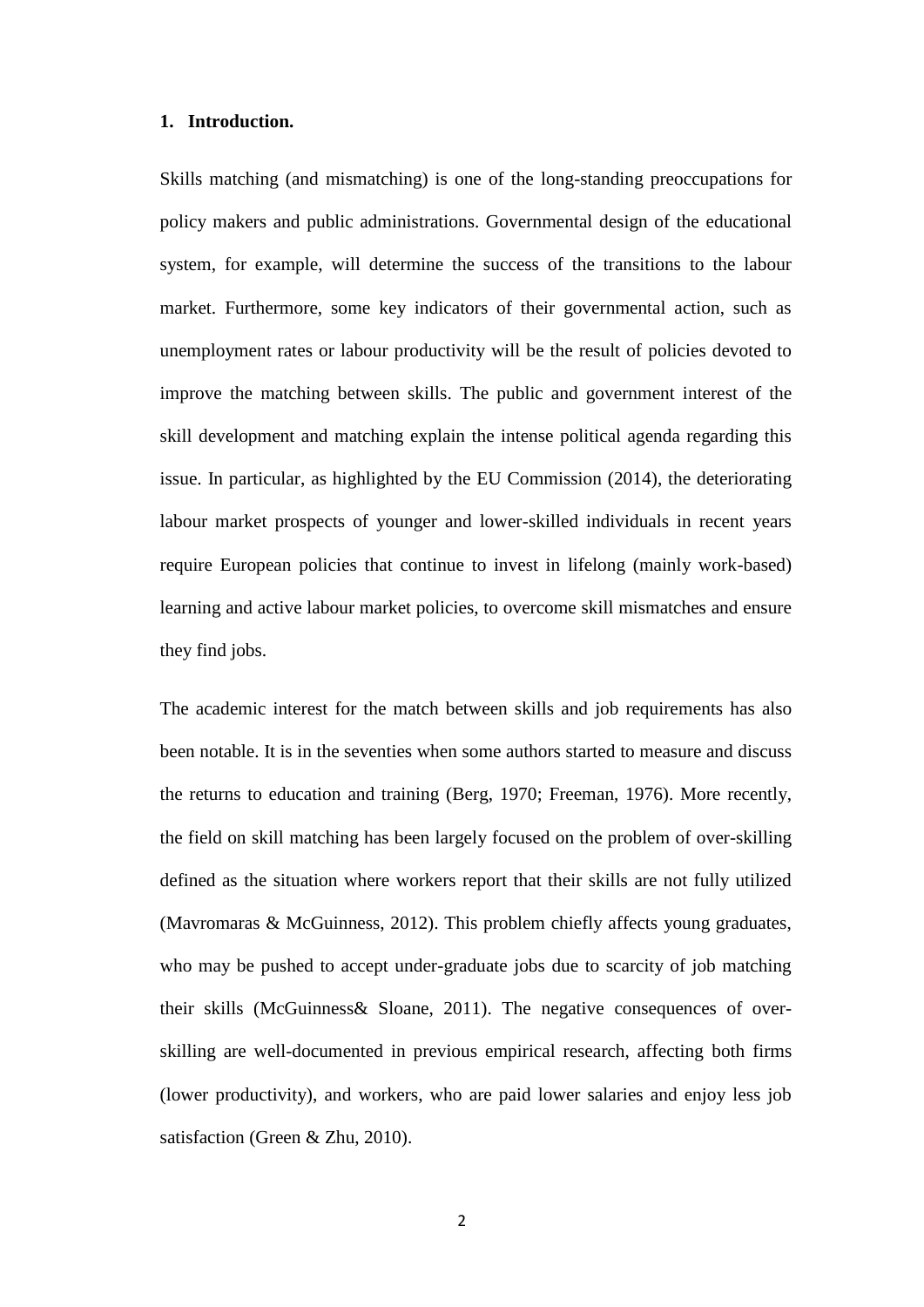This paper examines a different type of skill mismatch, namely under-skilling that, using a conceptual parallelism, may be defined as the situation where workers skills are lower than required by their job and, therefore, require to be further developed. The problems arising from under-skilling may match those arising from overskilling, concretely lower productivity (due to the insufficient skills) and consequently lower salaries or higher risk of being fired (due to the poor performance). Furthermore, firms may find more problematic to act against underskilling than over-skilling. In cases of over-skilling, firms may arrange the problem by redefining (upgrading) tasks or changing jobs, and therefore, in some cases, it could be even used as an internal opportunity to develop the human resource function. In cases of under-skilling, instead, firms will be forced to invest in training in order to cover the skills gap, making, for example, their contribution to the educational systems (via taxes) less attractive for them.

Briefly, we argue that firms may hire insufficiently skilled workers for three chief reasons. First, firms may need some skills that are not available in the labour market. Due to these skills shortages, firms may be pushed to hire under-skilled workers. Second, firms may mistakenly hire under-skilled workers, as they might trust some imperfect labour market signals, such as academic degrees. If educational attainment is not correlated with skills, firms may find that their expectations regarding skills and productivity are not fulfilled. Third, firms may choose to complete and develop workers skills by means of on the job training. They may therefore prefer to hire under-skilled workers (and pay lower wages) and latter invest in developing and customizing workers' skills.

The European Skills and Jobs Survey (Cedefop ESJ survey) conducted by the European Centre for the Development of Vocational Training (Cedefop) provides an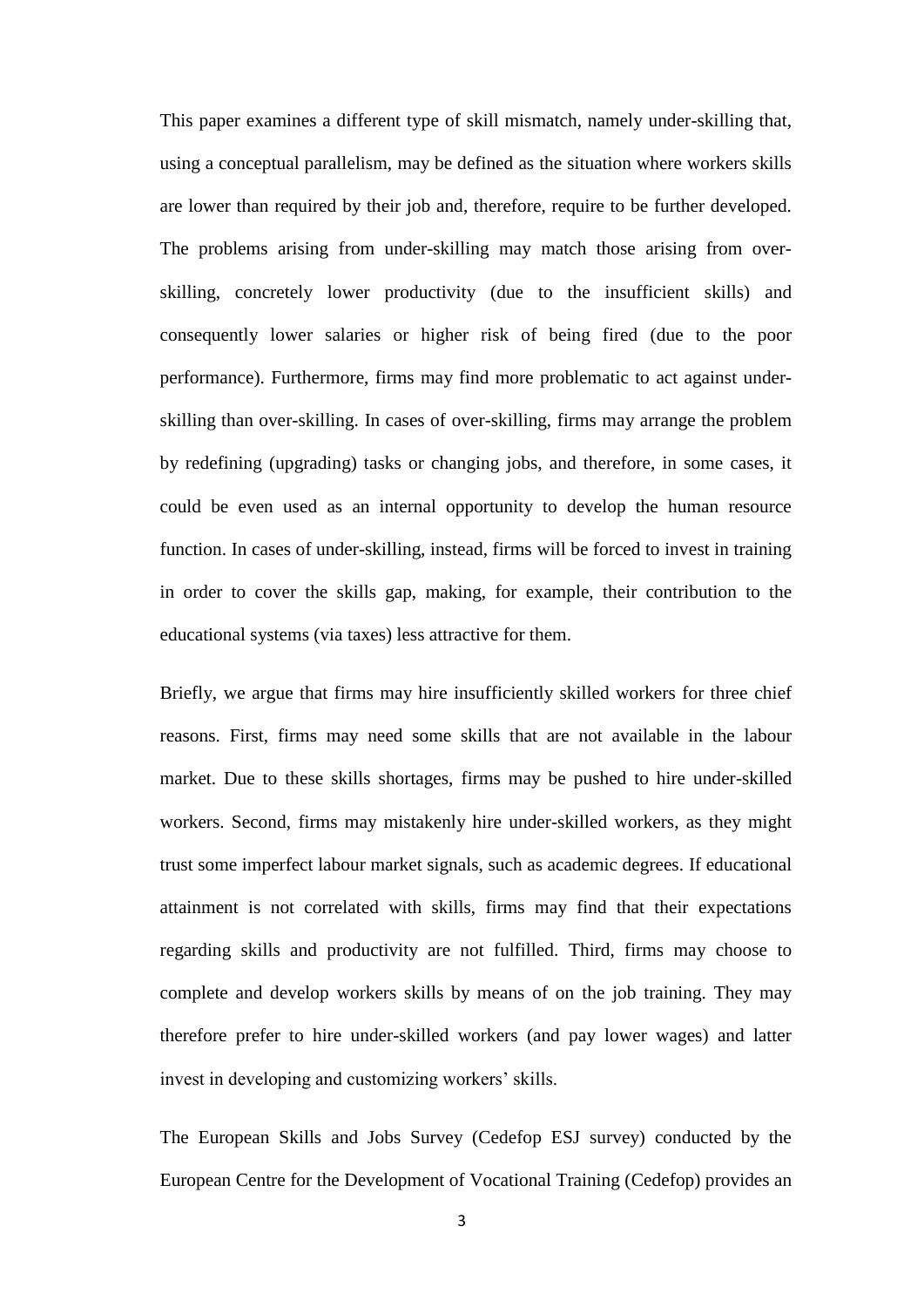unique database to empirically identify the factors affecting under-skilling. In particular, *Block D: Situation since Start Current Job* includes very valuable information regarding the development and demand for skills since the time workers started to work in the current job. Particularly, it gives a direct (subjective) measure of under-skilling by asking if skills were lower than required, and a qualitative measure of the magnitude of this deficit. We use responses to this question to assert the factors explaining under-skilling across 28 European Countries.

#### **2. The factors explaining the under-skilling problem.**

# *2.1.Inefficient signaling.*

The signaling theory states that educational degrees could be an effective method to reduce the informational asymmetries affecting labour markets (Spence, 1973). Employers evaluate candidates (whose potential productivity or skills are unknown) using some observable characteristics such as educational credentials or working experience. In this context, high education degrees, for example, should signal high skills and capabilities, while lower educational attainments may be associated to lower skills. However, if this association fails, for example, in cases where the higher education system is accessible and easy to pass for low skilled students, firms may mistakenly hire some workers, as they might expect that their skills are higher than actual. Following the example of graduates, employers may find that hiring graduates is not worthy, as their skills are not sufficient for their assigned jobs or, in other words, they are under-skilled.

There is some evidence on the effect of the imperfect correlation between skills and education. Cuadras-Morato & Mateos-Planas (2006) find that graduates'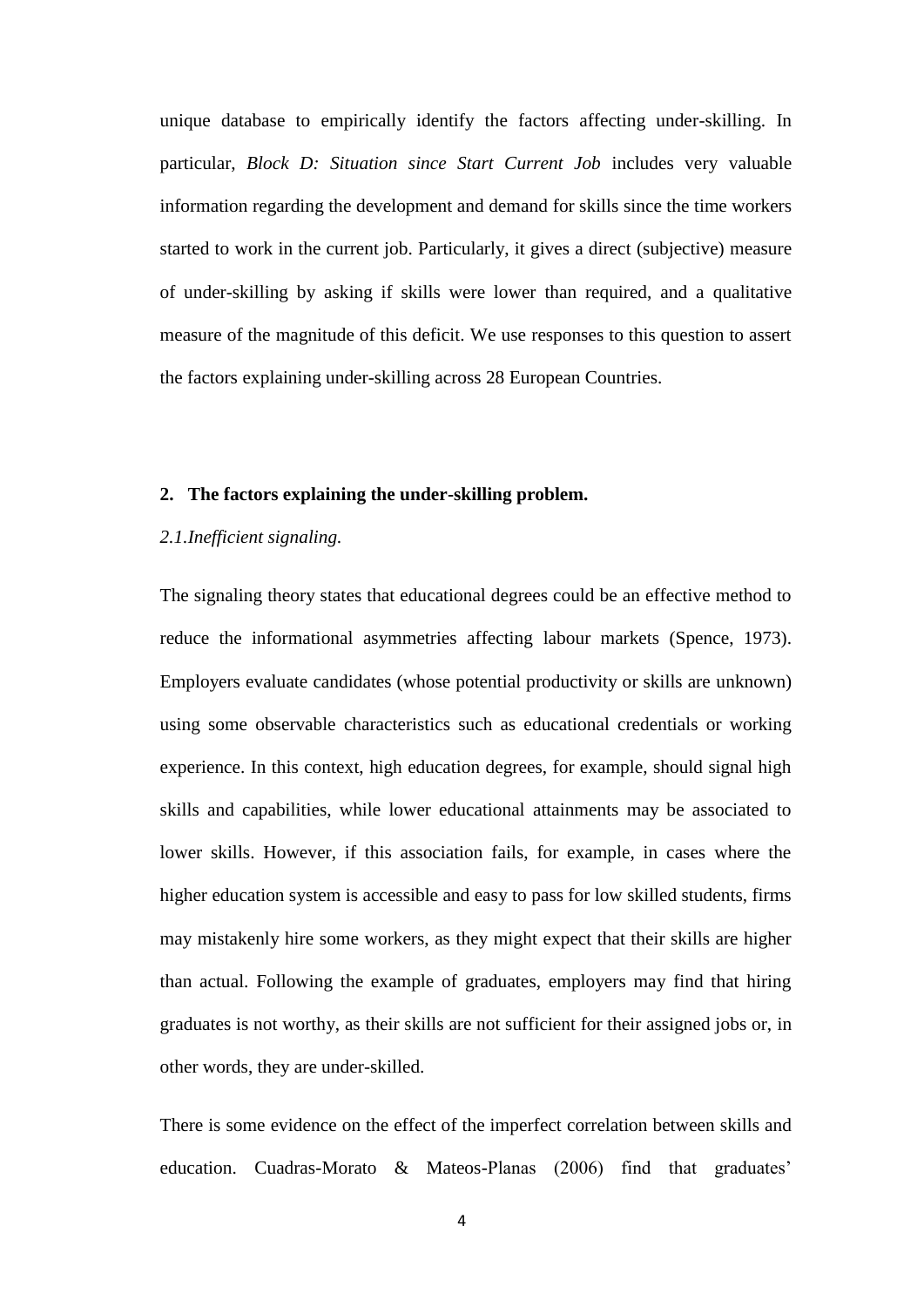employment prospects are negatevely affected when the association between education and skills is not clear. Livanos & Nuñez (2014) also find that labour market outcomes of graduates are strongly affected by the quality of the degree or, in other words, by the signalling power of the academic certifications. Arkes (1999) find that college attendance is the most powerful signal of ability, while educational credentials appear to be imperfect signals. Furthemore, Arkes observed that some specific degrees (i.e bachelor 's degrees) are good signals for some skills (maths) while irrelevant for the rest. Ishida, Spilerman, & Suh (1997) focusing on postsecundary education, find limited support for the signalling effect of credentials, particularly in terms of promotion opportunities. However, they observe that graduates from top quality institutions are more skilled, particularly in terms of coginitive skills.

In general, there is a consensus regarding the relevance and usefulnes of educational signals in the labour market. However, empirical research demostrates that the signals (degrees, credentials, experience) are far from being perfect and therefore labour market is still affected by informational asymetries. In this sense, employers persistently report difficulties in hiring workers they need, particulaly because the achievement of school leavers is not adecquate or it is not properly focus to firms' needs (Capelli, 2015). In this context, the hiring of the workforce becomes a decision making process distressed by uncertainty, where firms may fail in finding the desired candidate.

Accordingly, we argue that the likelihood of underskilling will depend on the quality and number of signals. In this sense, we posit that the expected performance and skills of workers adequately signalled by educational credentials should be more accurate than the expectancy regarding workers that lack these credentials. Hence, if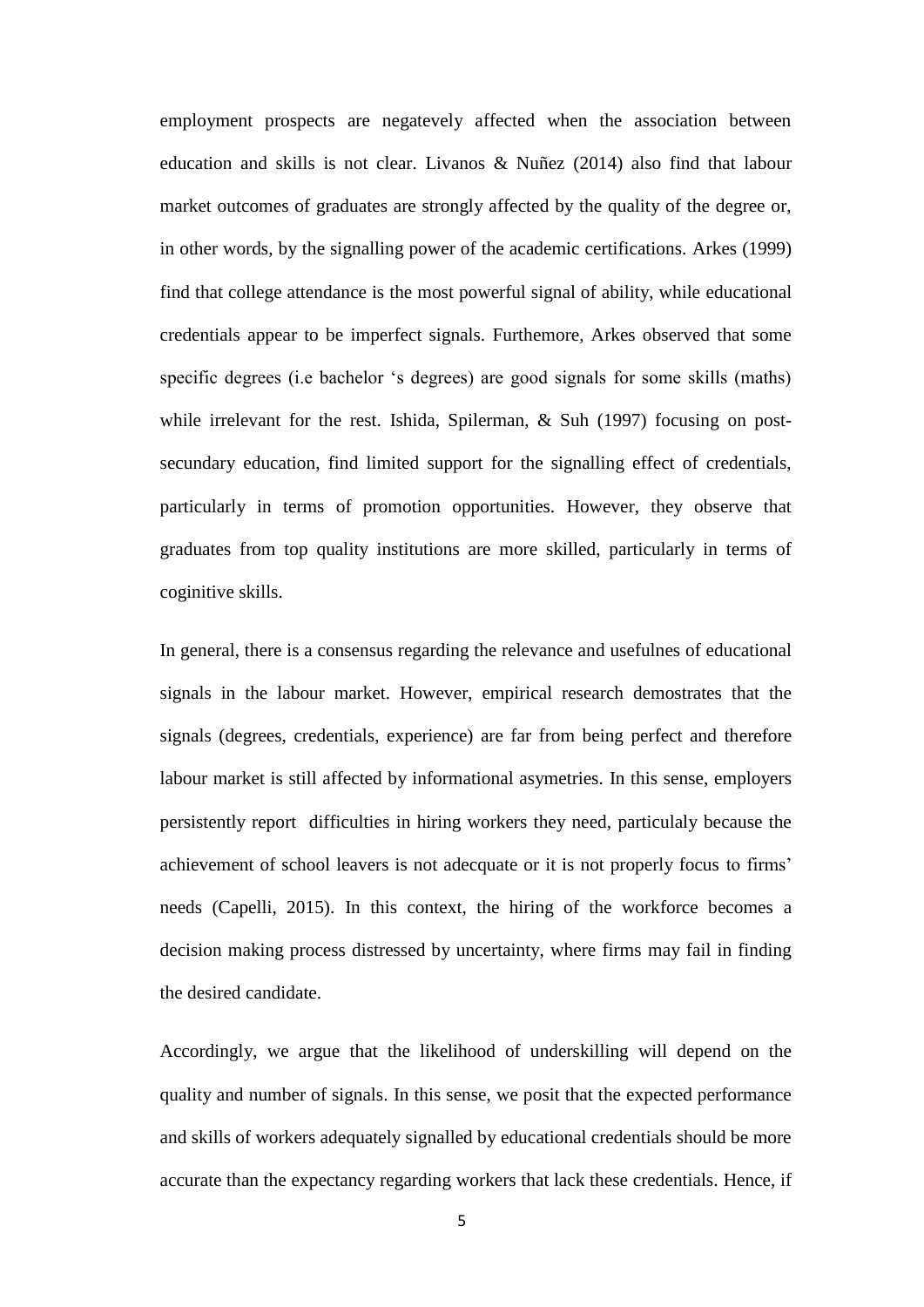signals are effective (and this is the key question to be tested empirically), more signaling (educational level) will be associated with lower probability of underskilling.

*Hypothesis 1. The likelihood of under-skilling is negatively associated to the level of individual education.*

Besides the amount of skills, firms are also interested in the type of skills they are hiring. In order to signal the field of expertise, the higher education system classifies grades in academic fields. Shavit, Muller, & Tame (1998) stress that the specificity of the education systems could influence the transition to the labour market. Specificity applies to the emphasis on specific training rather than on general knowledge. This is the case, for example, of fields such as Health, Education or Engineering. On the opposite, we should expect less specificity for fields where the variety of task and occupations is higher. This may be the case of fields such as Social Sciences, Humanities and Arts or Services. We could therefore expect that signals coming from more specific academic fields will more accurately signal the skills and capabilities, reducing the likelihood of under-skilling.

*Hypothesis 2. The likelihood of under-skilling is lower for graduates from specific academic fields.* 

*2.2.Skills shortages.*

Under-skilling may also arise when firms are unable to find adequate and capable candidates in the labour market, situation which is usually known as skill shortages. In practice, skills shortages have been measured by (several forms of) difficulties in filling vacancies of skilled labour (Haskel & Martin, 1993). This approach leads to a conceptual divergence bewteen skills shortages and underskilling. As defined,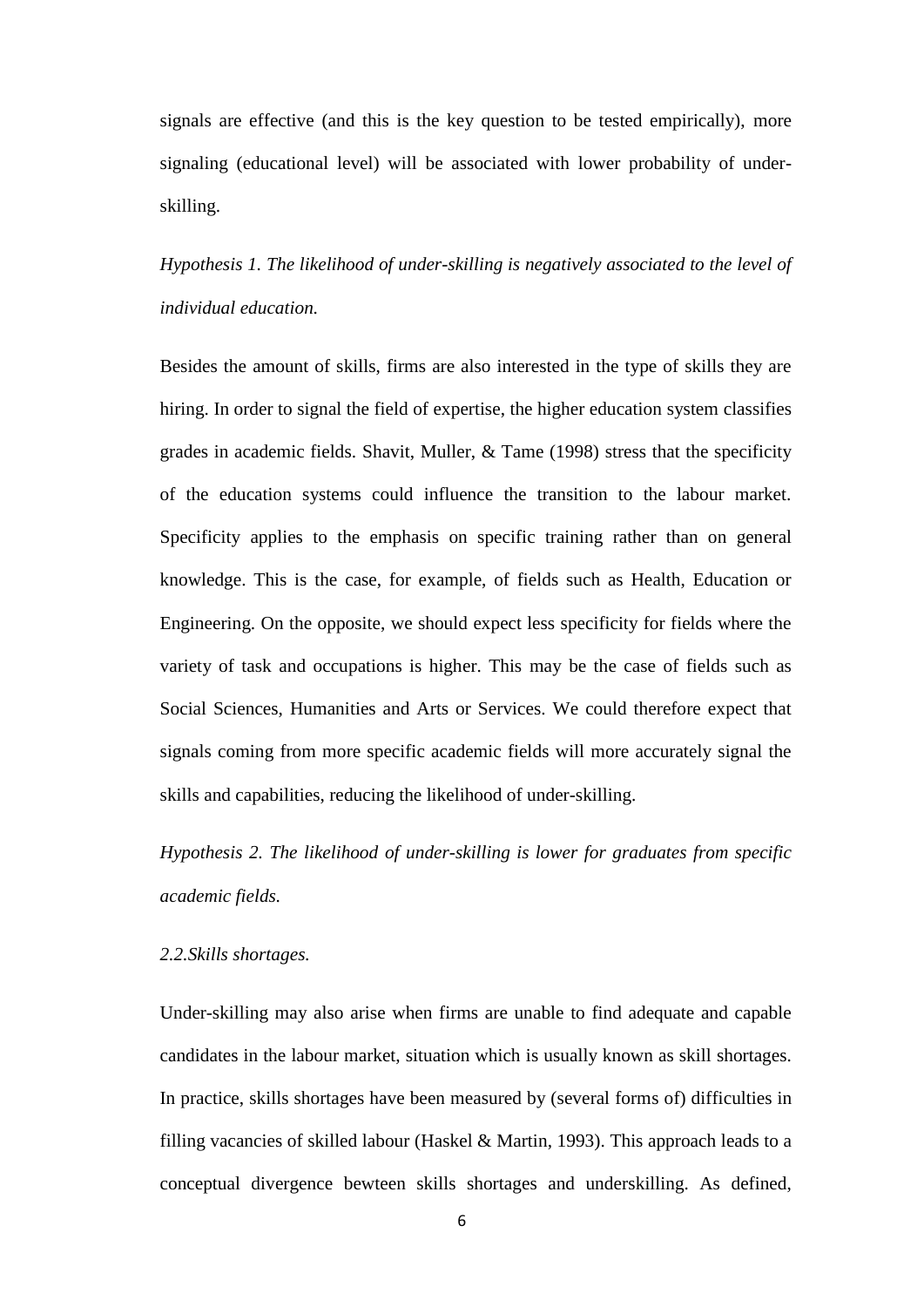underskilling may only occur when firms facing a skill shortage may hire a (second best) canditate with lower or different skills. These situations are also known as "skills gap" or "lacking qualities" and are interpreted as a particular manifestation of the skills shortages (Green, Machin, & Wilkinson, 1998). Hence, under-skilling may be interpreted as a particular form of skill shortage, where the existing workforce may lack some capabilites or qualities, but are still able to do the job.

There is a growing literature on skills shortages, usually linked to the analysis of the consequences of the IT revolution. Skills shortages and mismatches, for example, are often seen as the cause of wage inequality (scarce skills are rewarded with high salaries) and unemployment (Osterman & Weaver, 2014). Several studies have also analyzed the changes and growth of the skills demands, and therefore the increased risk of skills shortages. In particular, the fast development of new technologies, in a context of an ageing workforce, are seen as the main causes of recent skills shortages (Burke & Ng, 2006). Autor, Levy, & Murnane (2003), for example,conclude that new technologies tend to polarize the skills needs, segmenting the demand betwenn high-skilled workers and low-skilled workers. Autor (2014) points that, in advanced economies, the demand for high skilled workers is rapidely increasing, at a faster pace than the supply. As a consequence, returns to skills, or the so-called skill premium, has rocketed in the last decade in the US (Goldin & Katz, 2007).

However, as we pointed above, skills shortages leading to underskilling should not affect fundamental or essential capabilities. Hospitals for example can not cover the skills of a heart surgeon with the skills provided by a nurse or a dentist. In other words, underskilling, as we define it, can only occur when the lack of a desirable skills can be covered by a workers providing some different (non optimal) skills.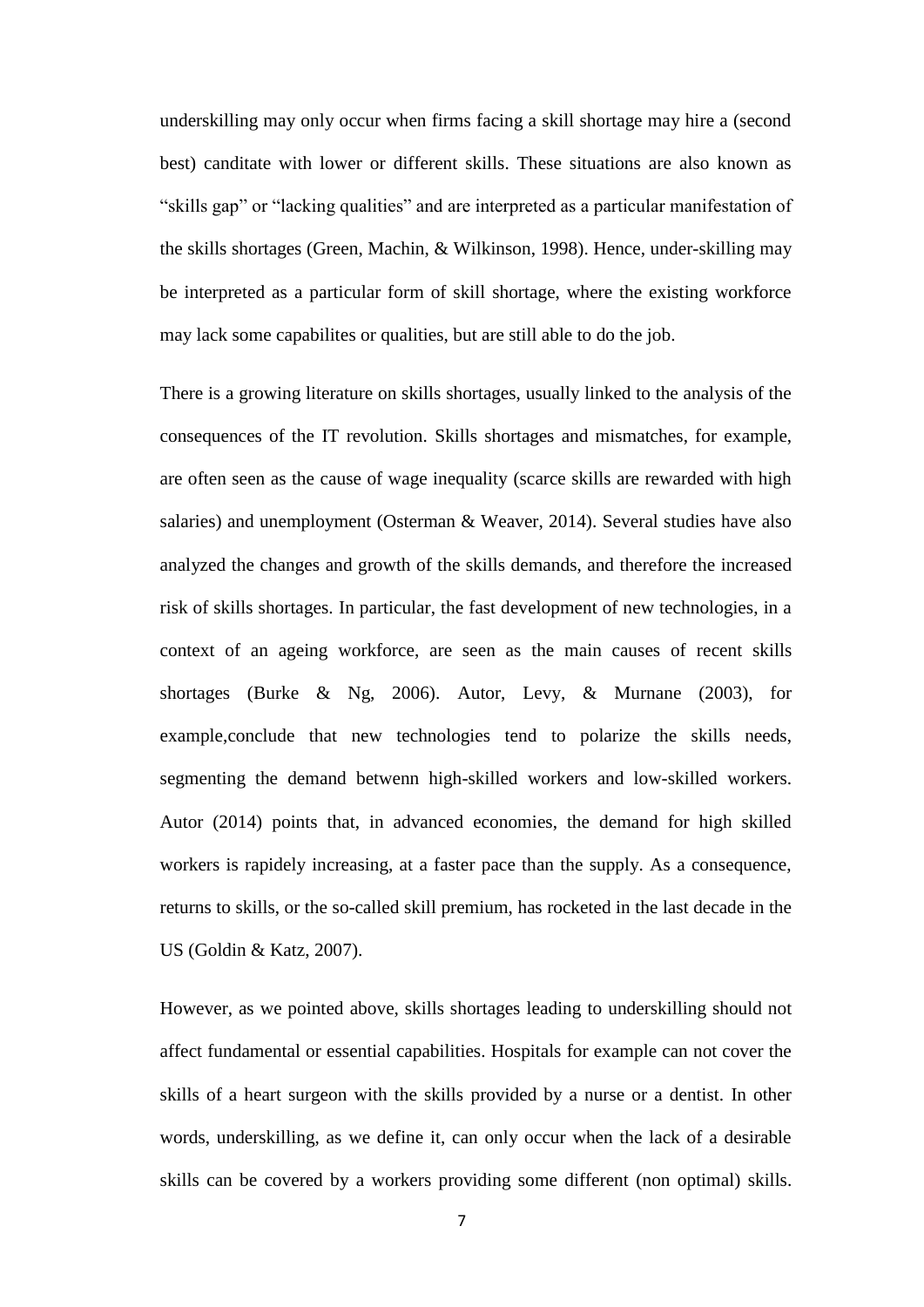For example, firms may be looking for sales assistant fluent in German, but in case they can not find it, the sales person may try to sell the product using English. Brenčič (2010) provides some empirical evidence on how firms adapt their skills requirements to the availabilties of the labour market. In particular, firms raise their requirements when high skilled candidates are abundant and lower them when they are scarce.

According to several studies, most of the skills shortages affect these non-essential skills, or in other words, affect to some desirable (but lacking) skills of the actual workforce. For example, Green, Machin, & Wilkinson (1998) show that, for employers in the UK, the most lacking skills are social, such as "good selfrepresentation" and the "ability to get on with others in a team". From another approach, Capelli (2015) stresses that American employers indetify a clear lack of academic skills in science, technology, engeneering and maths.

Lazear (2009) stresses that the negative effect of skills shortages on employment and wages may depend on the idiosincracy of the skills mix, and on the thickness of the labour market. He distinguighes thick labour markets, where workers are able to easyly find new jobs suitable for their skills, and thin labour markets, where the opposite happens. From this perspective, underskilling problems may arise when workers belong to thin labour market, and have have problems finding jobs that match their skills. In this situation, and in order to avoid unemployment, they may be pushed to apply for jobs that do not suit their skills mix. An real life example of this situation is the recent burst of the contruction bublle in some countries, that pushed a great number of former construction workers to looking for jobs in other industries such as agriculture of basic services. These workers belonged to a very thin labour market segment and therefore tried to find jobs in new segments where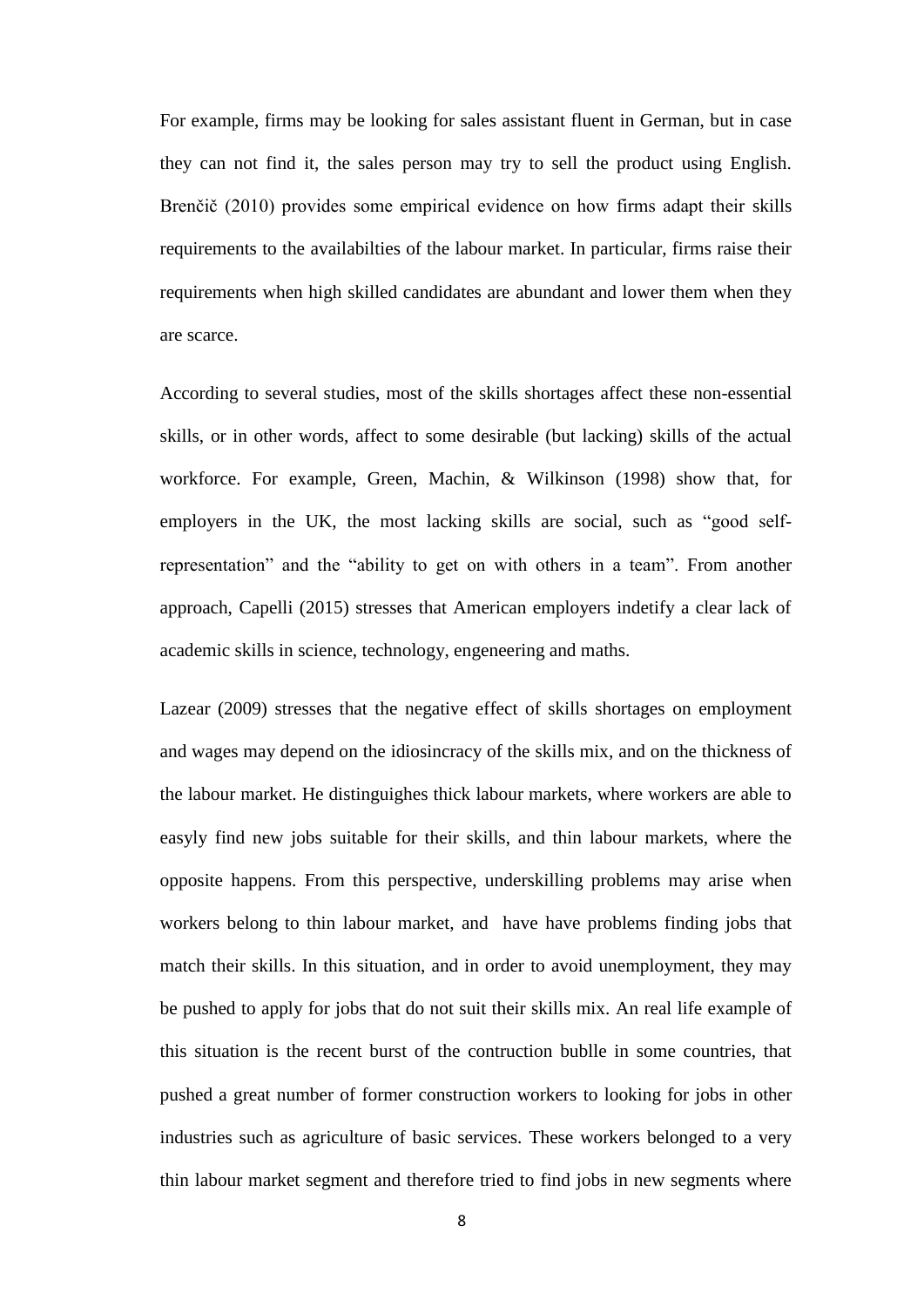their skill mix was not optimal, but sufficient to perform their (likely basic) tasks. Accordingly, we posit:

*Hypothesis 3. The likelihood of underskilling will be lower (higher) for workers in thick (thin) labour markets.*

#### *2.3.On-the-job training substitution.*

The human capital theory distinguishes the general human capital, that includes all the skills and capabilities applicable in various firms, from the firm-specific human capital, that includes the skills that may raise the productivity in the firm, but are less useful in other firms (Becker, 1962). Since the scope of applicability is different, Lazear & Gibbs (2009) stress that education may be associated with general human capital, being goverments and individuals responsible of the learning process. On-the-job trainign, instead, is linked to the creation of both general human capital or firm-specific human capital, and usually firms are seen as the designers of the trainign strategy.

Within this framework, it can be argued that firms where the productive process requires specific skills, the relevance of generic education may be lower. Since the skill mistmach happens at the begining of the employment relationship, for firms where skills development relies on training, the cost of hiring under-skilled workers may be also lower. Furthermore, since education is usually rewarded with higher salaries, firms investing on training may prefer to hire cheaper (lower skilled) workers, in order to invest these resources on intesifying training. Hatch & Dyer (2004), for example, show that firms using selection systems based on screening mechanisms (instead of signals) combine this practice with the development of specific human capital trough learning by doing. For example, some firms may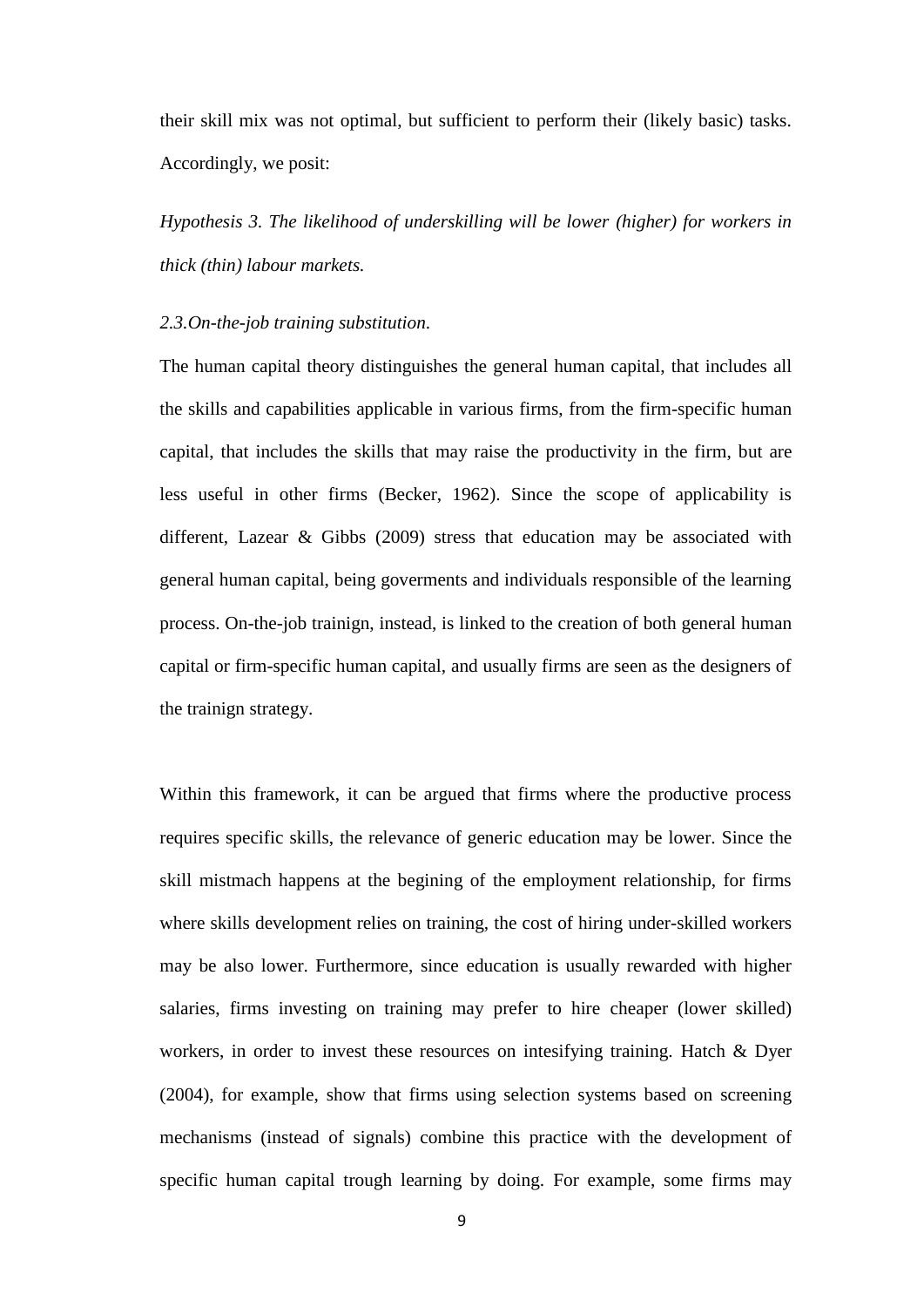prefer to hire underskilled apprendices in order to screen their potential and later invest in their training.

Transaction cost theory can also provide a supporting argument for the on the job training susbtitution argument. Williamson (1985) stresses that the decision to produce (on the job training) or buy (education) any good or service (skills) depends on contractual hazards. These hazards are higher when the required good or service are complex or very specific, as may be the case of the firm-specific human capital needs. In such cases, using the market (buying skills) may be risky and expensive, as the transfereability of these skills are low. External candidates investing in specific skills may demand higher salaries and more contractual guarantees (Lazear & Gibbs, 2009). Alternatively, firms may find it more eficient to hire candidates with lower skills than required in order to develop their specific skills by investing in training programmes. Hence, we argue that, for firms that intensively invest in on the job training (or more informal learning by doing systems) the cost of hiring an underskilled worker may be lower, and therefore its occurrence more likely.

*Hypothesis 4. The likelihood of underskilling will be higher for workers that participate in learning by doing systems.* 

*Hypothesis 5. The likelihood of underskilling will be higher for workers that are given more on the job training.*

As we will discuss on the methodological section, the testing of these hypothesis is problematic since the relationship between under-skilling and training variables is clearly endogenous. Firms may hire under-skilled workers because they rely on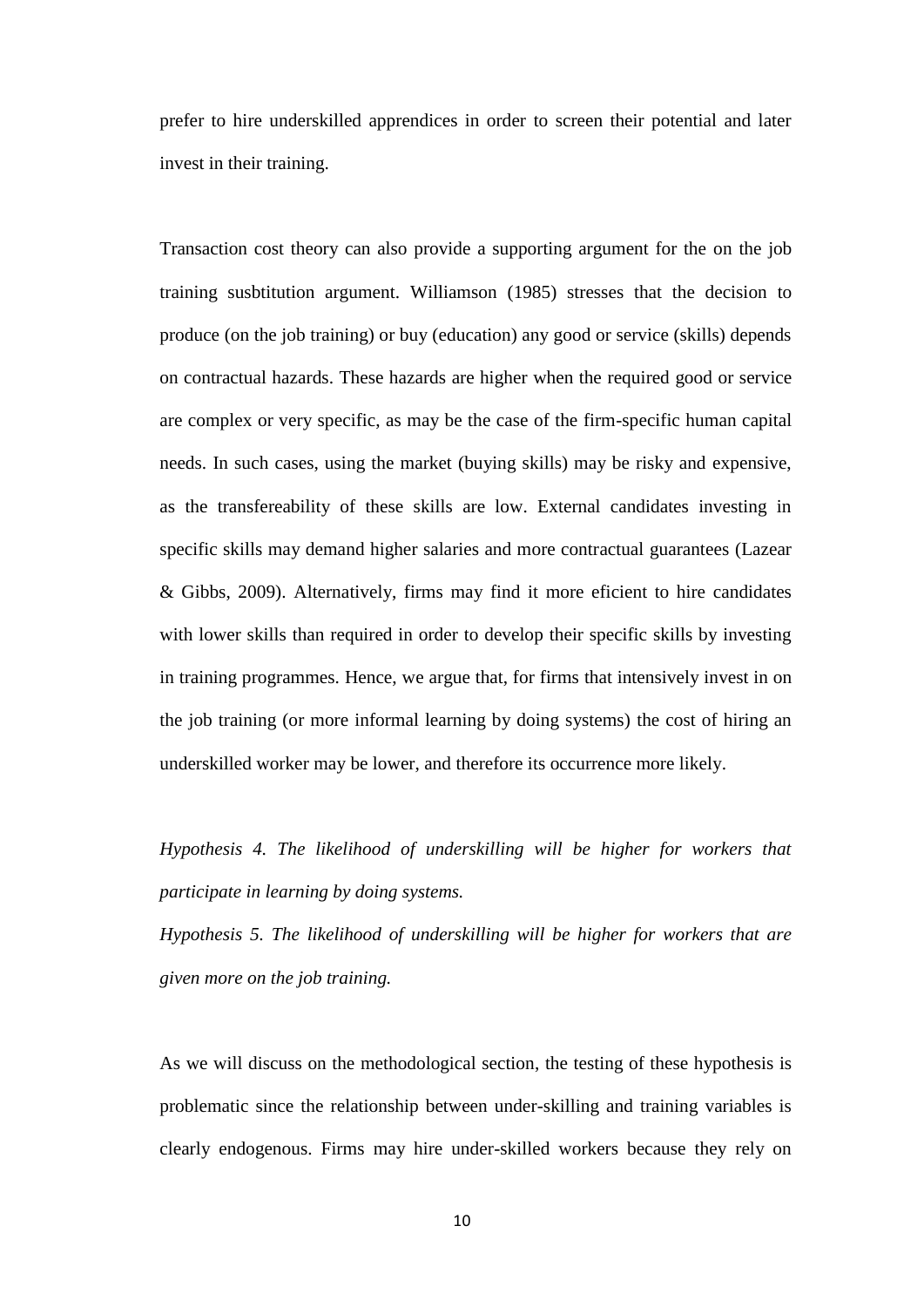training for the development of skills or, alternatively, they may need more intensive training because they hire underskilled workers.

## **3. Sample and Variables.**

## *Sample and database.*

The article draws extensively on data from Cedefop's ESJ survey. The Cedefop European Skills and Jobs Survey (Cedefop ESJ) is a survey of adult employees aged 24-65 across all 28 European Union Member States. The aim of the survey is to enable policymakers and researchers in the EU to compare and analyse:

- o the extent of skill development of adult employees over their working life, including their initial and continuing vocational training efforts;
- o the changing nature of demand for formal educational qualifications, both for recruitment and optimal job performance;
- o the demand for skills in different jobs and industries, including technical skills, foundation skills (literacy, numeracy, ICT, foreign language) and generic skills (communication, customer-handling, team-working, problem solving, learning to learn, organisation and planning skills);
- o whether the skills of individuals are matched to their job requirements and the extent to which jobs are designed to make the best possible use of all available skills;
- o the changing nature of skill requirements and of skill mismatch over employees' careers;

the demographic, socioeconomic and contextual factors that may explain skill mismatch.

## *The dependent variable: Under-skilling rates across Europe and Academic Fields.*

The dependent variable (under-skilling) is compiled using Cedefop *ESJ* survey *Question 30. When you started your job with your current employer, overall, how*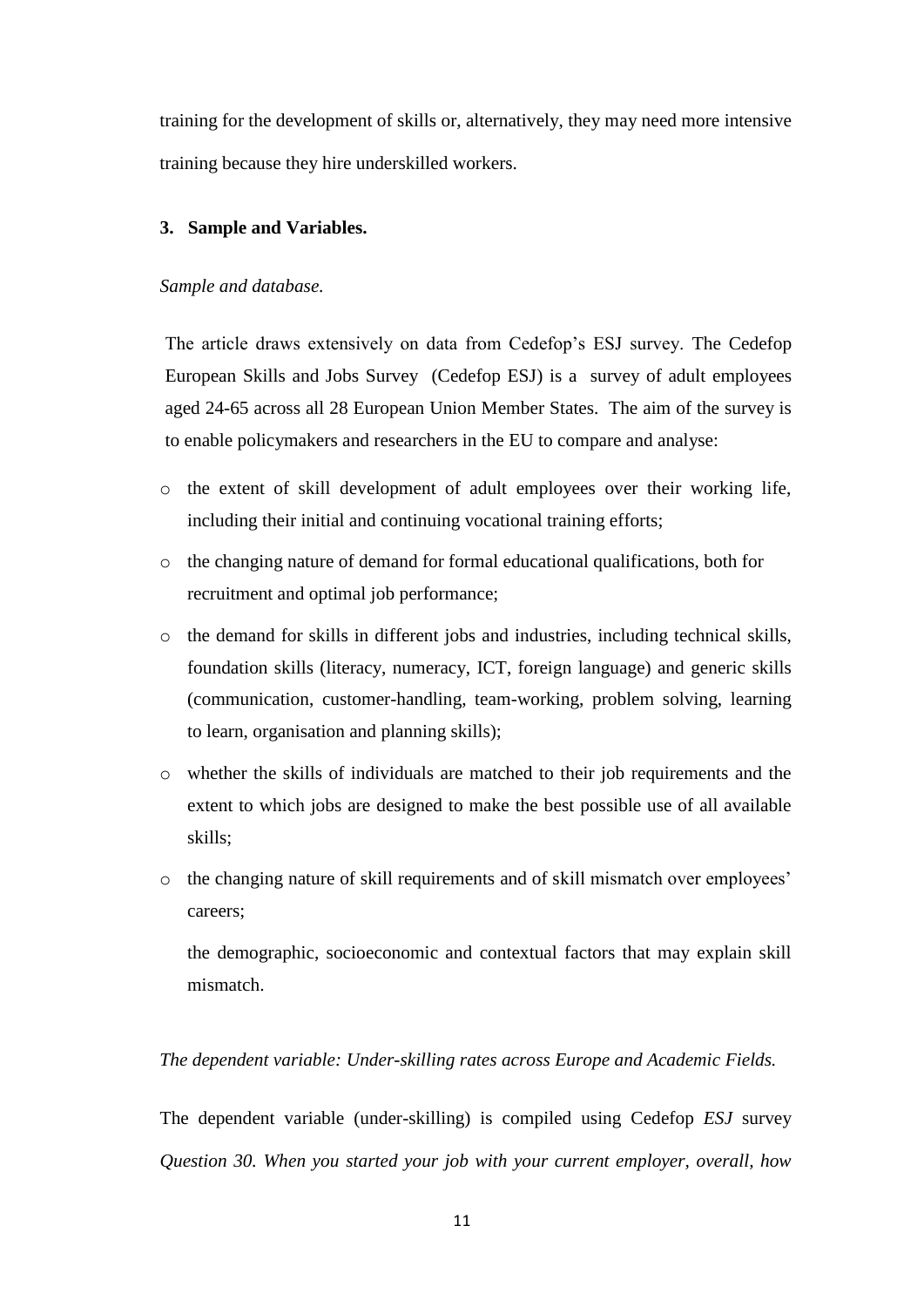*would you best describe your skills in relation to what was required to do your job at that time?* We coded *Response 3. Some of my skills were lower than what was required by my job and needed to be further developed* as a dummy variable labeled *under-skilling*. In the same question, respondents were given the choice between Response 1. My skills were higher than required by my job (over-skilling) and Response 2. My skills were matched to what was required by my job (skills matching).

As mentioned above, most of the discussion on the proper identification of the skills matching is focused on the over-skilling literature. However, we understand that this discussion is suitable to assert the properties of the under-skilling measure, as the response used to construct the variable is included in the same question, as an alternative to the over-skilling option. The under-skilling dependent variable has some characteristics that should be explained in order to properly understand the analysis and results. First, it is a subjective measure of, in one hand, the individual skills of the worker and, in the other hand, the skills required by the job. Furthermore, the worker, and not the firm, makes this evaluation. This is common in the over-skilling literature, were most of the measures are subjective, rather than technical or objective, and frequently assessed by individual workers (Allen & van der Velden, 2001; Mavromaras & McGuinness, 2012; McGuinness & Sloane, 2011).

The subjective assessment of personal skills is not as problematic as the external (but also subjective) assessment of the skills required by the job. In particular, it is easy to argue that workers may lack the knowledge and information to identify the skills needed to perform certain tasks that, in some cases, are still unknown for them. When skills are measured by *direct self-assessment* techniques, the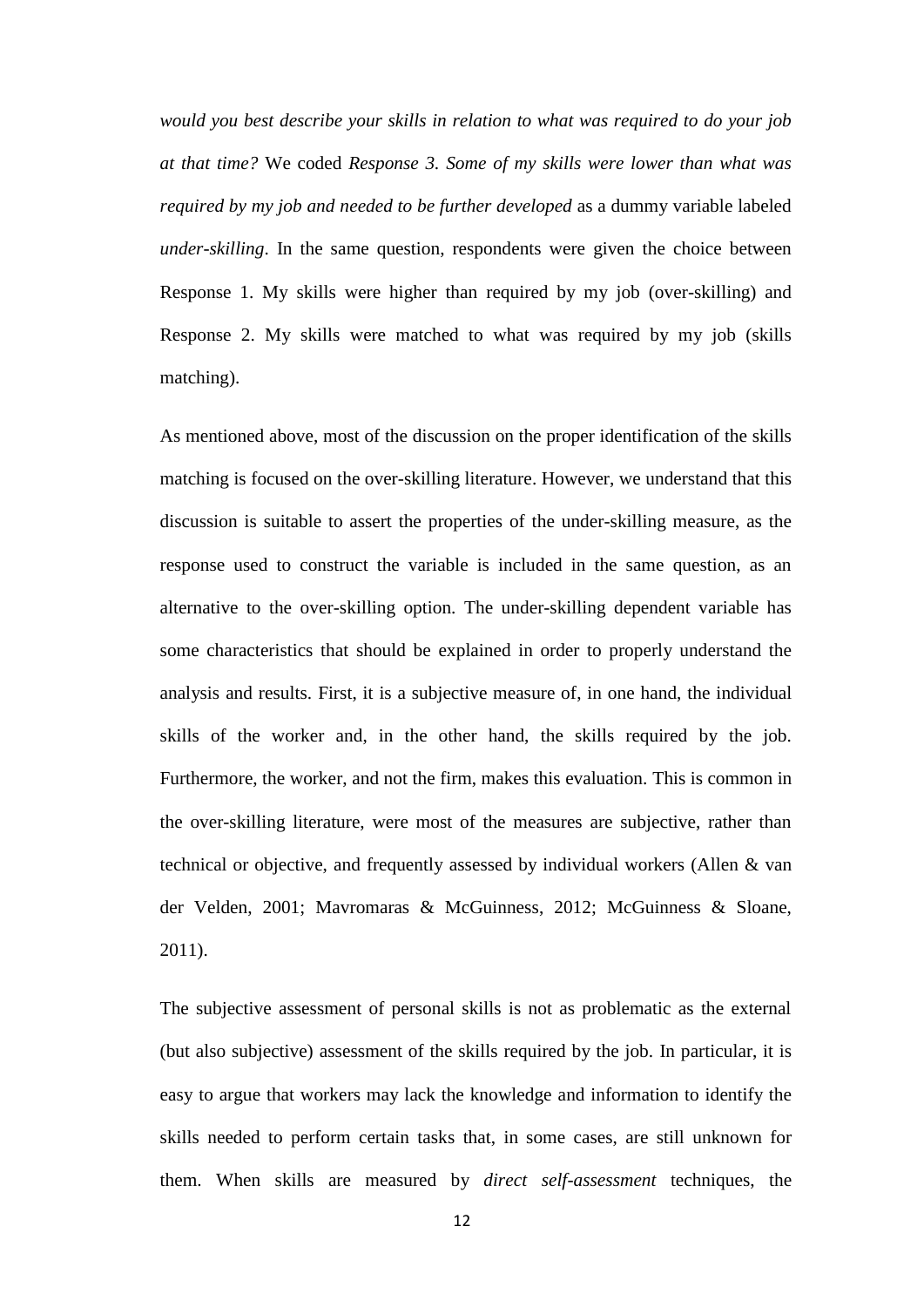assessment is subject to some perception biases and limitations on the understanding that could affect the measurement of the skills matching (Verhaest & Omey, 2006). This is an extended problem in the literature, that also affects our analysis. Capelli (2015), for example, favors the objective skills assessment, but recons that most of the studies are based on individual appraisement of the use of their skills.

However, in this analysis, and this feature is less common, the respondents of the Cedefop ESJ survey are questioned about the skills they required when they started their current job. We understand that this may, in some extent, mitigate (not eliminate) the perception bias and/or lack of knowledge that commonly affect the subjective measures of skill matching. Since they are being questioned retrospectively, workers may use their experience to evaluate if their skills were or not enough for their jobs, improving the accuracy of this evaluation.

In Table 1, we show the distribution of the skill matching by country in Europe.

# **[Insert Table 1 about here]**

Frequencies show that, in Europe, the scale of the under-skilling problem (23.2%) almost equals (the much more analyzed) problem of over-skilling (25.9%). The analysis by country reveals some preliminary but interesting features. First, it shows that the problem of under-skilling is substantially higher than over-skilling in Eastern countries, ruled in the past by Communist economic systems. Under-skilling in Estonia (41.1%), Lithuania (37,8%) Latvia (35.9%) or Czech Republic (32.5%) is substantially higher than over-skilling. Instead, in Western and Mediterranean countries, the problem of over-skilling is stronger than under-skilling, particularly in Greece (37,6%), Spain (31,2%) or United Kingdom (35.8%). This preliminary result may indicate that under-skilling could be more frequent in countries where Higher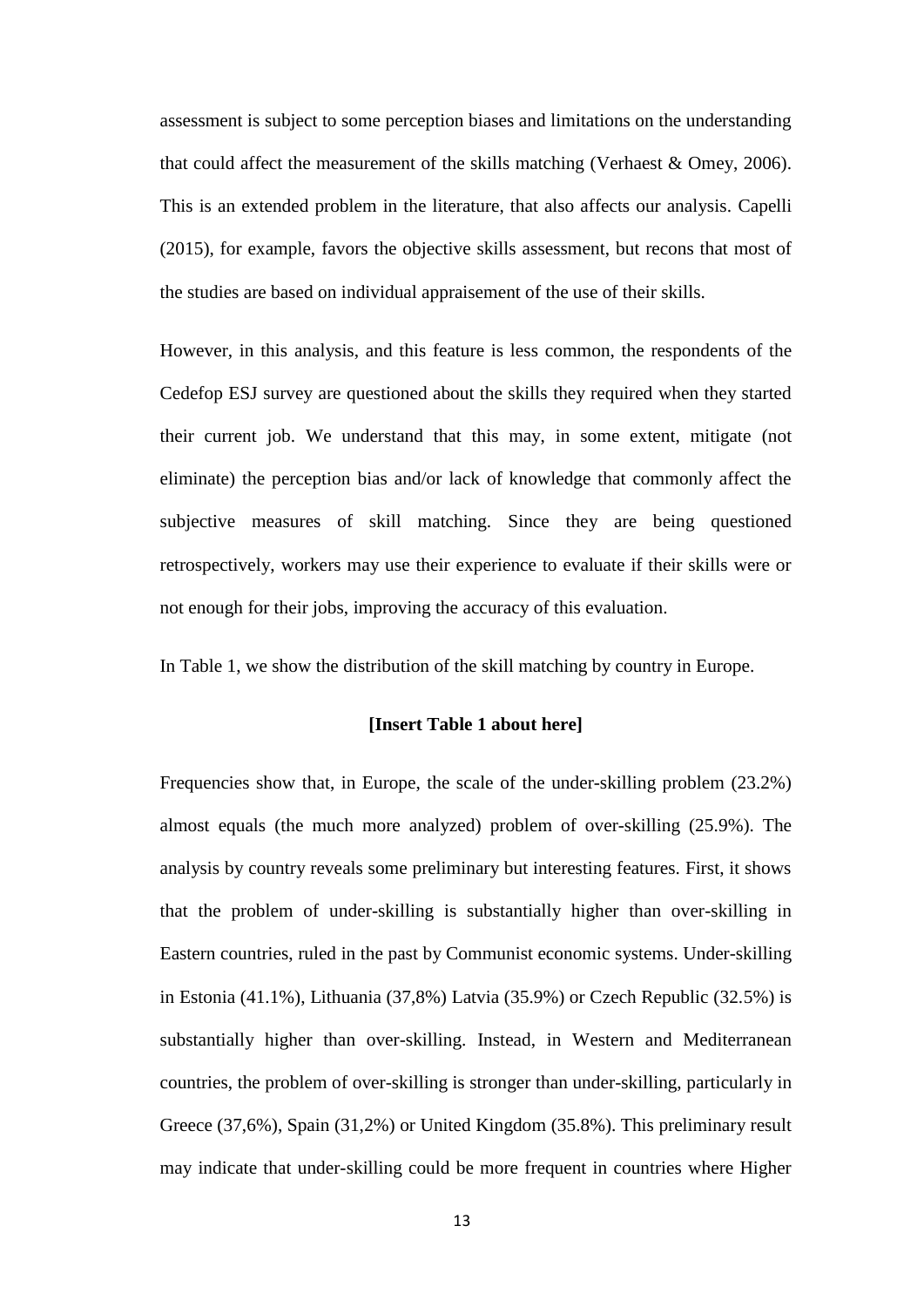Education is adapting from systems based in planned economies. In market economies, both the educational system may choose to provide, and individuals may choose to acquire, the skill mix that the labour market is demanding. This could reduce under-skilling and improve the matching of skills.

Table 2 shows the distribution of mismatch frequencies by academic fields, which can be interpreted as an educational proxy for the types of skills.

#### **[Insert Table 2 about here]**

The distribution of under-skilling is quite stable across academic fields. Most of the fields suffer the over-skilling problem more intensely than the under-skilling, as it happens for the whole sample of, in this case, graduates. This circumstance is particularly clear for the Mathematics and Statistics field  $(+13.7\%)$ , which is a minority choice, and for the more popular Economics and Business field (9.1%). Rather worryingly, as society is always sensible regarding health issues, graduates from the Medicine and Health related fields report the highest level of under-skilling difference (-6.7%) even if their percentage for matching is also among the highest  $(51.1\%)$ .

### *The explanatory variables.*

To measure the impact of the signaling mechanisms in the likelihood of underskilling we use the *education level and fields* as variables. The Cedefop ESJ survey codifies the educational level following the ISCED classification (see Question 15). We create three dummy variables distinguishing Low education (No completed education, ISCED 1), Medium education (ISCED 2-5) and High education (ISCED 6-7). The sample frequencies show that the sample is slightly biased (taking as reference other European based statistics) towards individuals that are more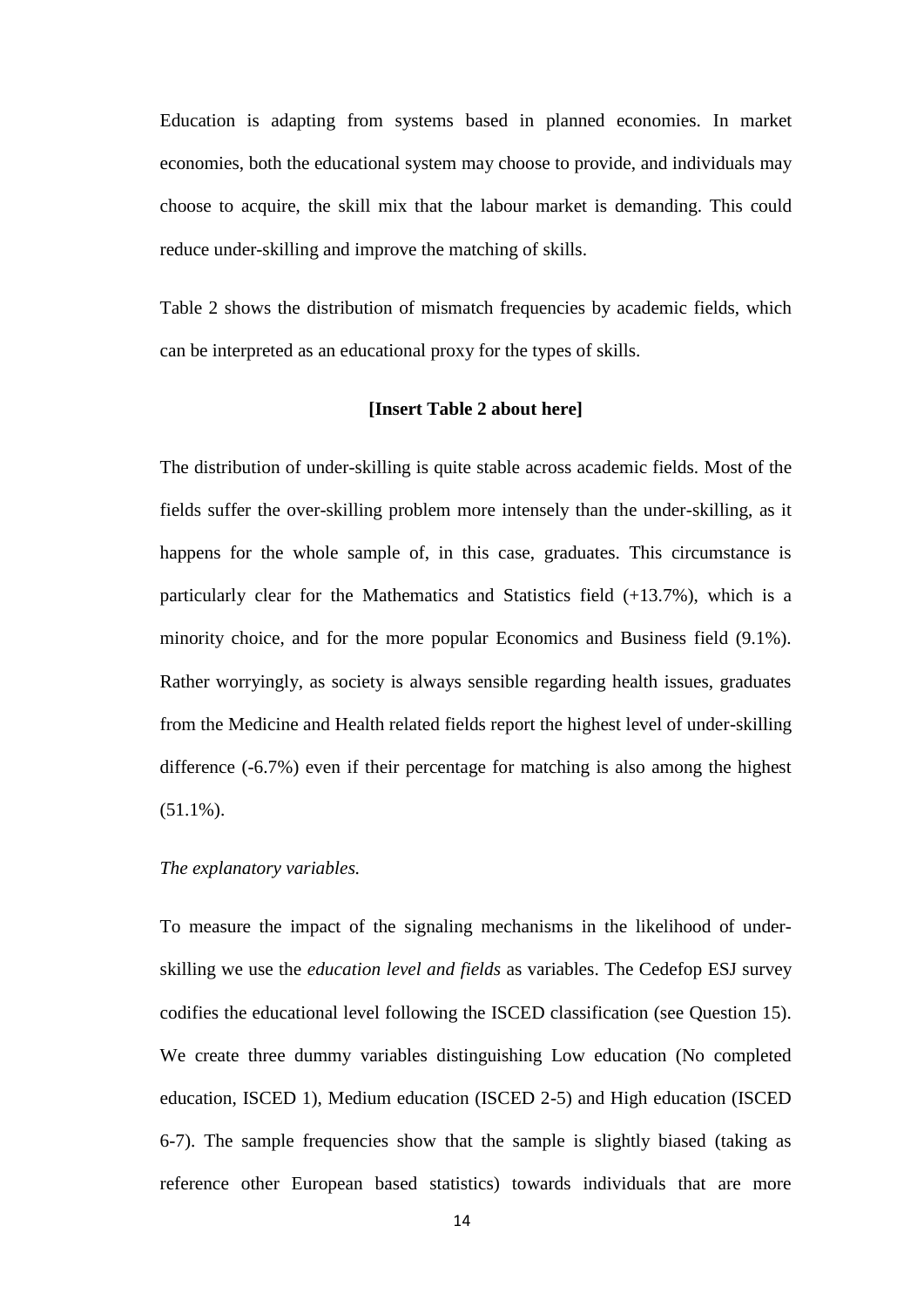educated. The 46% of the sample that is high educated is also classified according the academic field of study (Question 17).

The Cedefop ESJ survey does provide some valuable information regarding the previous labour market situation of each individual, which can be used to locate workers in thick or thin labour markets. In particular, we use the variable *time looking for a job* (Question 40) as a measure of the thinness of the labour market. We assume that workers that spend long periods looking for jobs have difficulties in finding jobs that suit their skills mix, and therefore belong to thin labour markets. On the opposite, we use the variable *have turned down and offer* (Question 44) as a measure of the thickness of the labour market. We assume that workers rejecting offers have no difficulty in finding jobs suitable to their skills, and therefore operate in thick labour markets. A relevant 28.7% of the sample had rejected a job offer before accepting the current position. However, the Cedefop ESJ survey does not provide the reason why those offers were turned down.

The Cedefop ESJ survey includes a great variety of training and learning by doing variables. We construct three variables obtained from Question 33 that ask "Since you started your job, have you undergone any of the following types of training for your current job? The possible responses distinguish between a) Training attended during work hours (42.1%), that generally is paid by the employer, b) Training attended outside work hours (21.7%), where costs are usually shared between employer and employee, and c) Training performed whilst your regular job (34.7%), which is a magnitude similar to the learning by doing.

Finally, as suggested by Hatch  $\&$  Dyer (2004), there may be some differences regarding the development of skill between formal training and more informal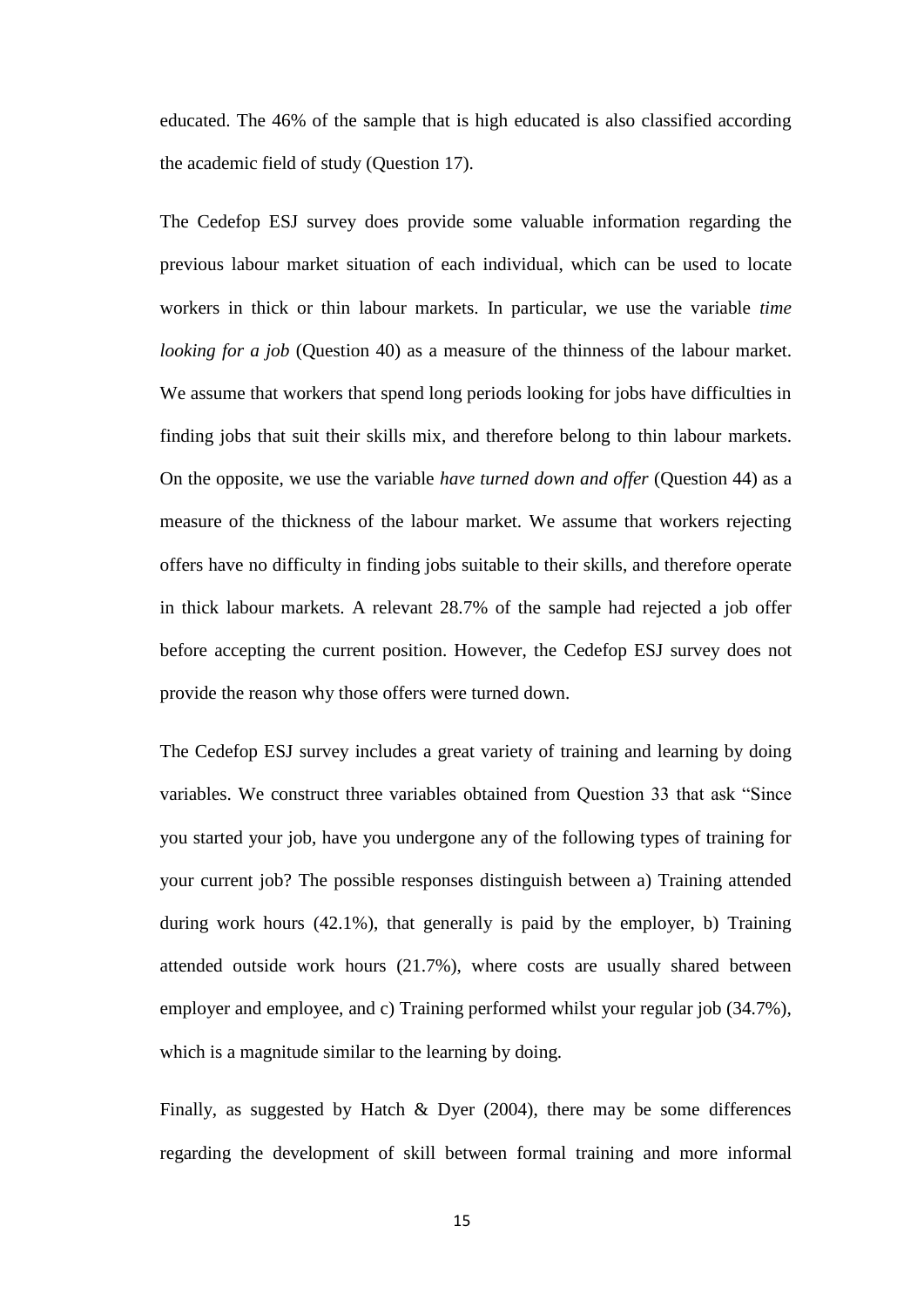learning by doing. Nevertheless, both human resource practices are designed to create and sustain competitive advantage by developing firm-specific skills, and therefore may akinly respond to the posited relationship. Two variables have been included to measure the learning by doing practices. In particular, Question 28 ask for practices "to improve or accquire new skills" and offers the response (among others) a) Your supervisor taught you on-the-job (41.1%) and b) You learned by interacting with colleagues at work (67.7%).

The model specification is completed with the inclusion of some control variables. In particular, we control for age and gender, as demographic controls, and country. The inclusion of country variables is important since the unit of the Cedefop ESJ survey are individuals and therefore macroeconomic conditions are not available. General economic conditions may particularly affect to the thickness of the labour markets, since economic downturns may complicate jobs searching, and therefore the labour market may become thiner. As a proxy, we include country level dummies, which will be associated to key figures such as GDP and unemployment rates. Since our data is a one sport cross-section, changes in labour market conditions that might not be captured by fixed country dummies will no affect our estimates. Finally, we include a control variable regarding the occupational matching provided by previous experience. In particular, we include responses to Question 41 that ask if they were "working in the same occupation in your previous job as in your current job".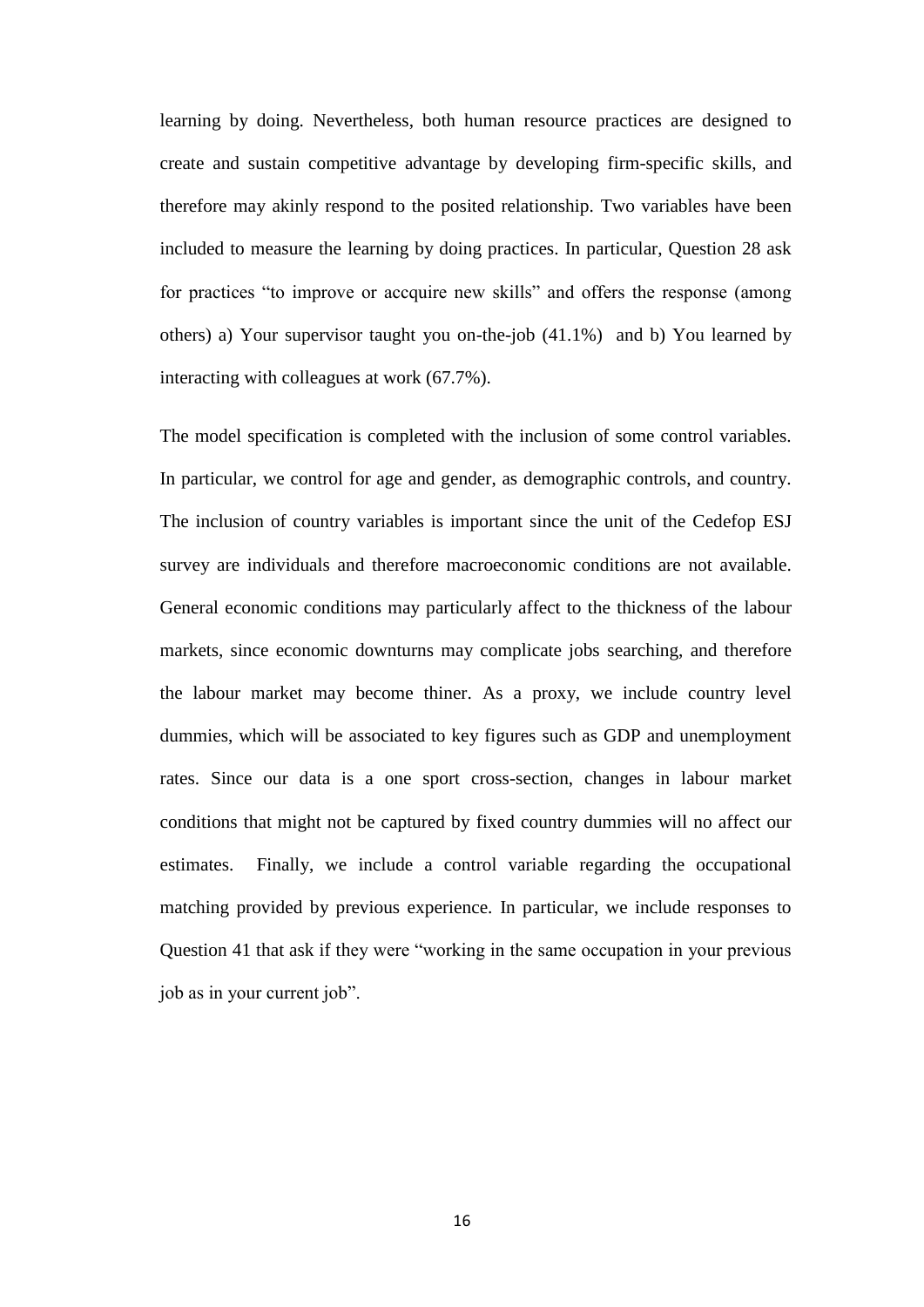#### **4. Results.**

#### *The estimation of the likelihood and magnitude of underskilling.*

Table 4 shows the results for the basic Logit and Ordered Logit models. In the third and fourth columns we estimate Ordered Logit using Question 31 where the magnitude of under-skilling is measured using a Likert scale, being 1 "little lower" and 5 "a lot lower". All the respondents reporting over-skilling or skill matching are coded with 0 in this variable.

### **[Insert Table 4 about here]**

Regarding the testing of hypothesis, we find some support for *hypothesis 1* since the likelihood of under-skilling is higher for the medium education category in all models and specifications. In particular, using the Logit estimation, we find that the probability of under-skilling for graduates is 7% lower than for medium educated. The non-significant coefficient obtained for low education should be interpreted with care, since low education is a marginal category as we coded. No Education and ISCED 1 Elementary Education account only for the 1.5% of the sample, and therefore the significance of the coefficients may be affected. In the light of the theoretical definition of the model, these results may be used as proof of the effectiveness of higher education as skill signaling mechanism.

As posited in *hypothesis 2,* results indicate that the effect of higher education on under-skilling is not equal for all academic degrees. However, the results obtained only partially support the relationship between specific academic fields and the likelihood of under-skilling. Taking Economics and Business as reference category, we find very positive results for (the specific field of) Mathematics and Statistics, which reduces the probability of under-skilling in 31%. However, we find opposite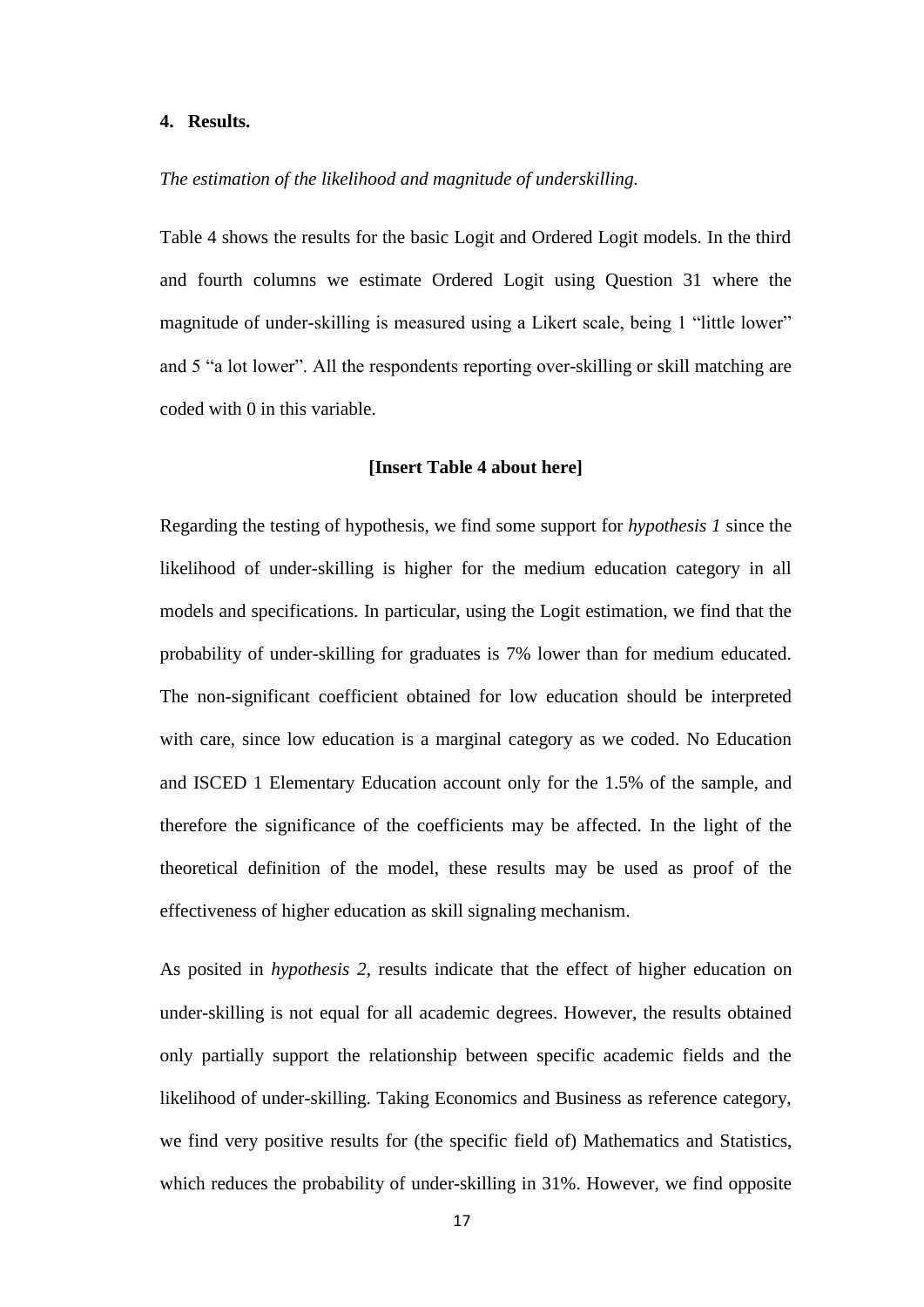results for the also specific fields of Medicine and Health related (+23%) and Engineering sciences (9%) that increase the likelihood of under-skilling. The remaining (more generic) academic fields reduce the likelihood of under-skilling in the same magnitude as the reference category, Economics and Business.

*Hypothesis 3* is also supported by the analysis. In particular, we find that the variable measuring the labour market thickness (turned down an offer) does reduce the likelihood of under-skilling in -12%. Results suggest that workers that are able to choose their job take advantage of this opportunity to improve the job/skill matching. Furthermore, variables measuring the labour market thinness do also behave as hypothesized. Specifically, our results show that workers that enter the labour market from unemployment have a higher probability of under-skilling. However, the analysis also reveals that the period of labour market search should be quite long in order to affect the likelihood of under-skilling. Concretely, only workers previously looking for a job during 2 years or more do increase their likelihood of under-skilling by 20%. In other words, job-searches shorter than 2 years have a non-significant impact on under-skilling.

*Hypothesis* 4 is also supported by results in the four different specifications. In particular, result show that firms where learning from the supervisor is more common (+34%) and learning from colleagues is an extended practice (+55%) have a higher probability of under-skilling. In this sense, the results may suggest that the cost of under-skilling is lower for firms where informal mechanisms to learn are implemented. In any case, as we will further explain in the next subsection, both learning by doing practices, and particularly, training investments may be affected by endogeneity.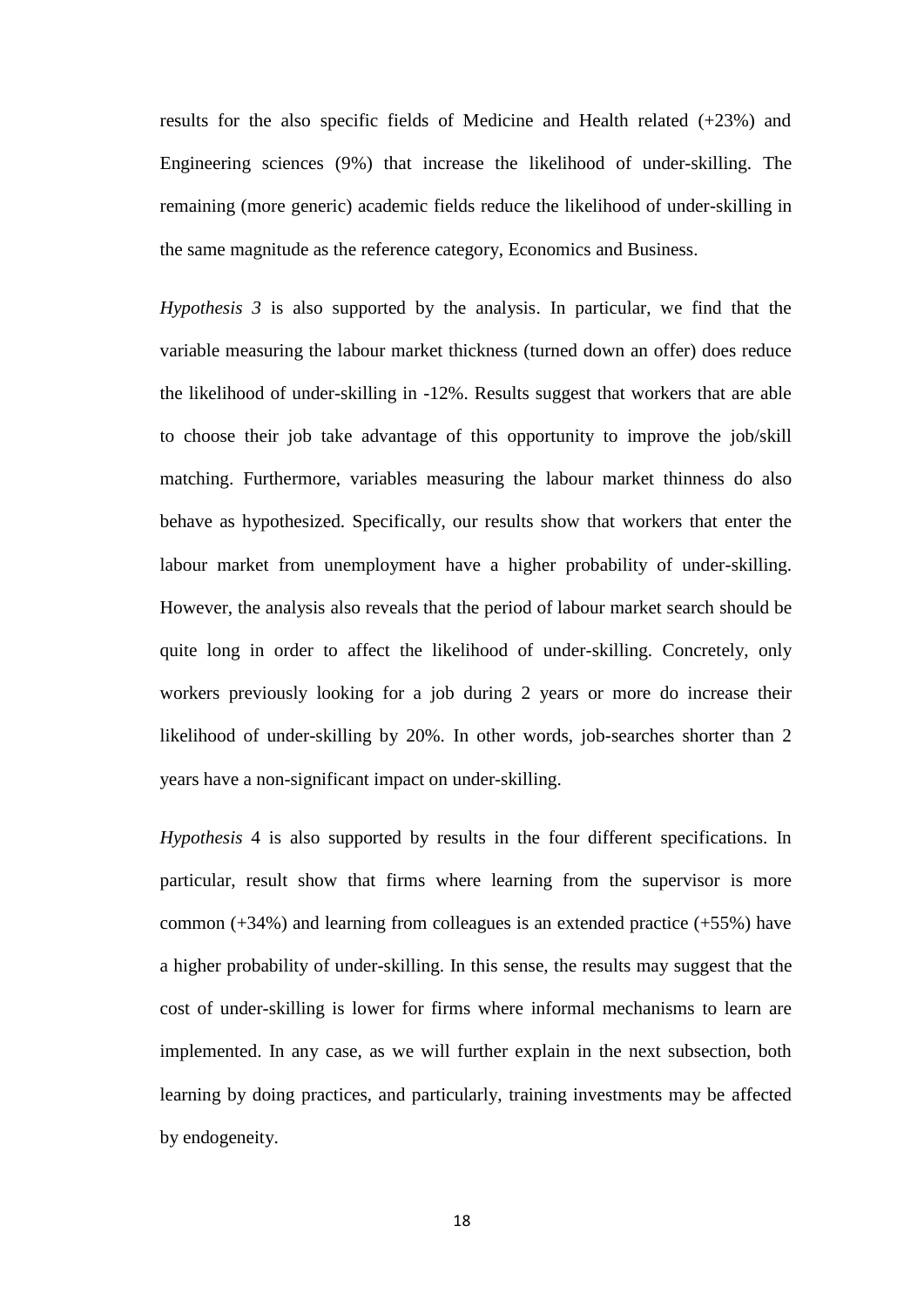#### *Solving the endogeneity problem for training variables.*

The (ordered) logit models proposed above may not be appropriate to test hypothesis 5. The inadequacy arises from the potential endogenous relationship between under-skilling (dependent variable) and training investment (explanatory variables). Concretely, it is quite clear that training may be the response to the under-skilling problem, as firms may need to invest in training programs to compensate the skills deficits of their employees. In effect, previous literature adopts, in general, this perspective of the relationship, where training performance and efficiency are dependent on skill related variables (Blume *et al*., 2010).

In the relationship posited in hypothesis 5, we argue that under-skilling is a consequence of the strategy of the firm; hire cheap under-skilled to invest in training. To test this assertion the model should consider the endogeneity. To resolve endogeneity problems, the usual econometric solution is the use of Instrumental Variables (IV) in two-stage least square models (2SLS). This methodology requires the definition of a set of instruments that are related to the endogenous variable while unrelated to the dependent variable (Cameron & Trivedi, 2009). In our case, instruments should be related with training investments and unrelated with the likelihood of under-skilling. In the analysis, we used firm characteristics (*size*, *sites* and *governance*) as IV of the training variables. We expect to be positively related with training, as the financial and human resources may determine the training strategy of the firm. Small firms, for example, may find difficult to find the financial and technical resources to provide training to workers, and therefore the level of and quality may be lower. We also expect that firm characteristics will (reasonably) be unrelated to the likelihood of under-skilling. In particular, the hypotheses above are referred to individuals (educational credential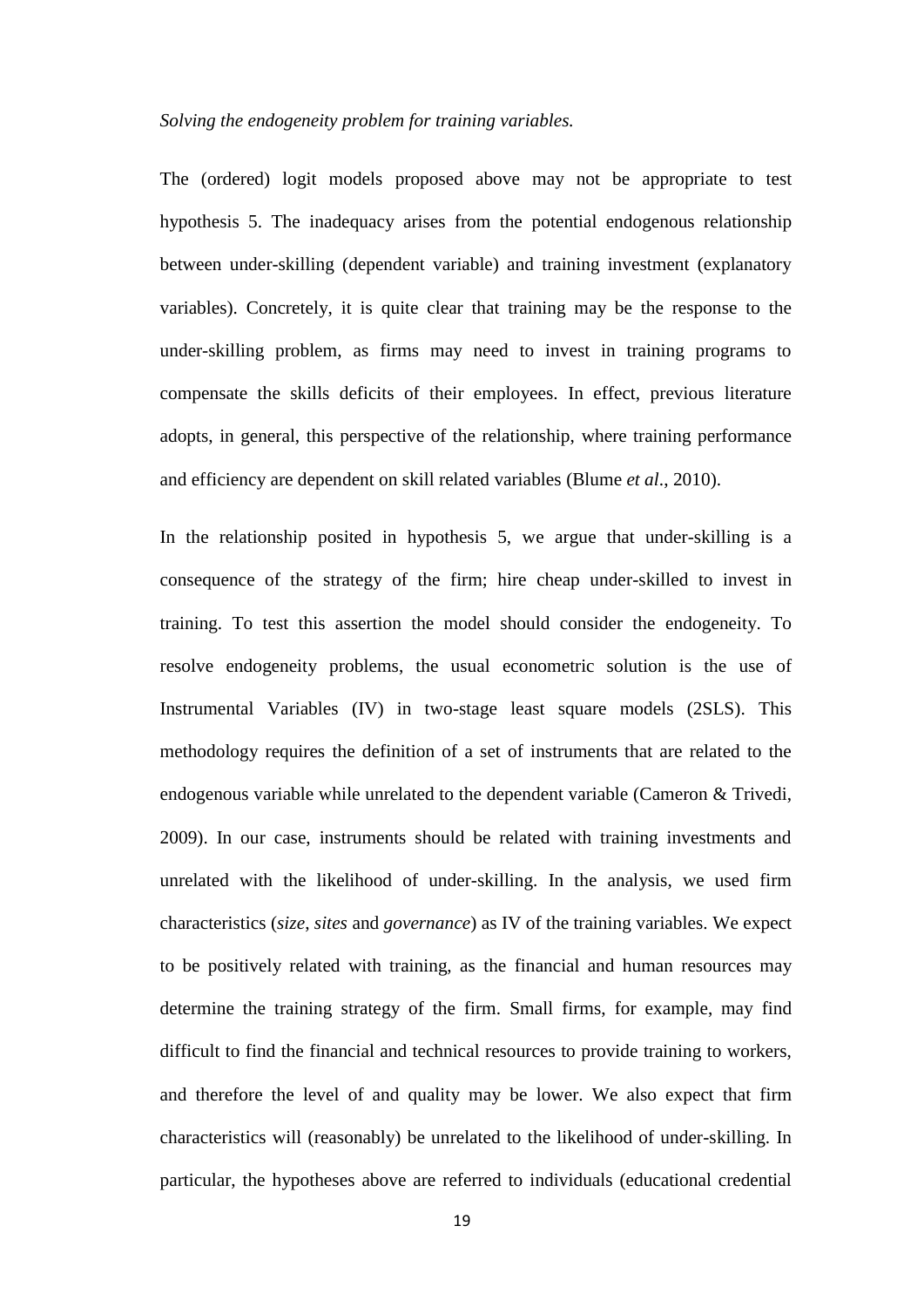or previous labour market position) and therefore may be exogenous to the firm characteristics.

Table 5 shows the results for the IV variables in the first-stage regressions, one for each endogenous training variable. In these equations, the remaining exogenous variables are also included, but results have only computational value and therefore are not included in the Table.

#### [Insert Table 5 about here]

Results confirm the relevancy of instruments as they are strongly related to the endogenous variables, particularly for the training programs sponsored by the firm. Only for the case of training outside of work hours, we find a weaker relationship. Moreover, this relationship is (against our initial expectations) negative with the size of the firm (-.012) and private governance (-.076). The estimated inverse relationship may just indicate that outside training is a substitute of training during work hours, which is characteristic of private and big firms, and therefore is negatively related to these firm characteristics. In any case, the direction of the relationship is not relevant in terms of ensuring the robustness of the IV model and therefore, as parameters are significant, we can conclude that they are good instruments of training outside working hours (endogenous covariate).

In Table 6, results for the structural equation of the IV model are shown.

# [Insert Table 6 about here]

According to the results for the three endogenous variables (training variables) hypothesis 5 is clearly rejected. Once the endogeneity is controlled, the effect of training mechanisms in the likelihood of under-skilling disappears. The combined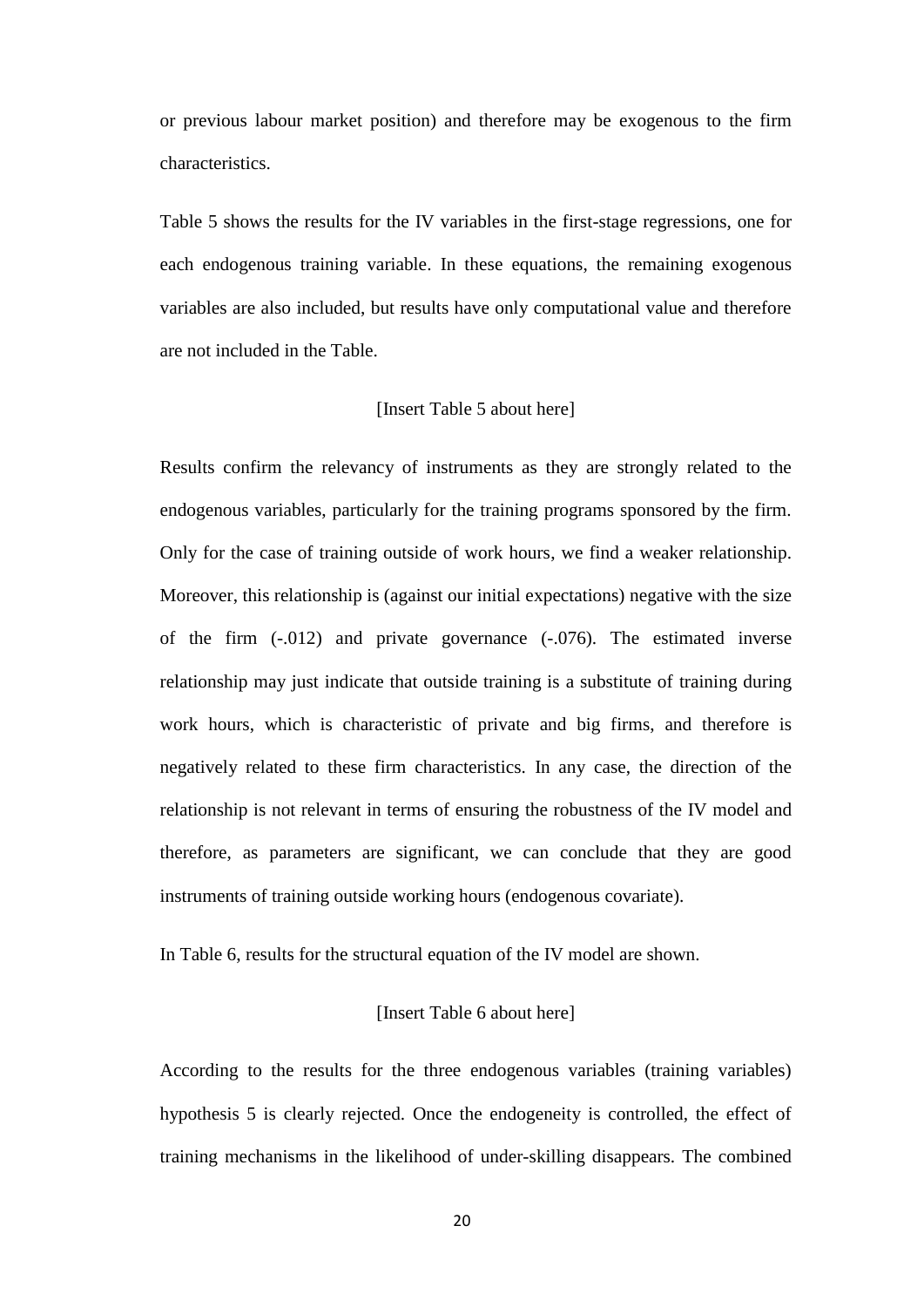result obtained in Table 4 (without controlling for endogeneity) and Table 6 (where instruments are used), indicate that firms do not purposely hire under-skilled workers to be trained. Instead, and this assertion should be confirmed by alternative models beyond the scope of this paper, results suggest that training (particularly during work hours or regular work) is the response (outcome variable) to the undesired under-skilling problem in some firm.

#### **5. Discussion and conclusions.**

The present study identifies the factors explaining the under-skilling problem in Europe. First, confirming our hypotheses, we find that educational attainments (particularly higher education) are an effective system to reduce under-skilling. However, against our hypotheses, we find that specific academic degrees are not particularly effective on that purpose. Even more, some paradigmatic fields such as Medicine and Health studies or Engineering are positively associated to underskilling. Second, we confirm that the labour market position of workers, measured by the thinness and thickness of their segment, is a strong predictor of underskilling. Finally, we find support for hypothesis 4 that associates on the job learning with under-skilling and we reject (after controlling for endogeneity) hypothesis 5 that associated training with under-skilling.

Several interesting implications are derived from the analysis. First, recent literature on skills mismatch has taken for granted that the problem of over-skilling is much more widespread than the problem of under-skilling (Capelli, 2015). Furthermore, the latest studies point to the idea that skills gaps or shortages do not exist or are not crucial in developed countries (Osterman & Weaver, 2014). However, starting from the descriptive results, the new wave of the Cedefop ESJ survey data reveals that the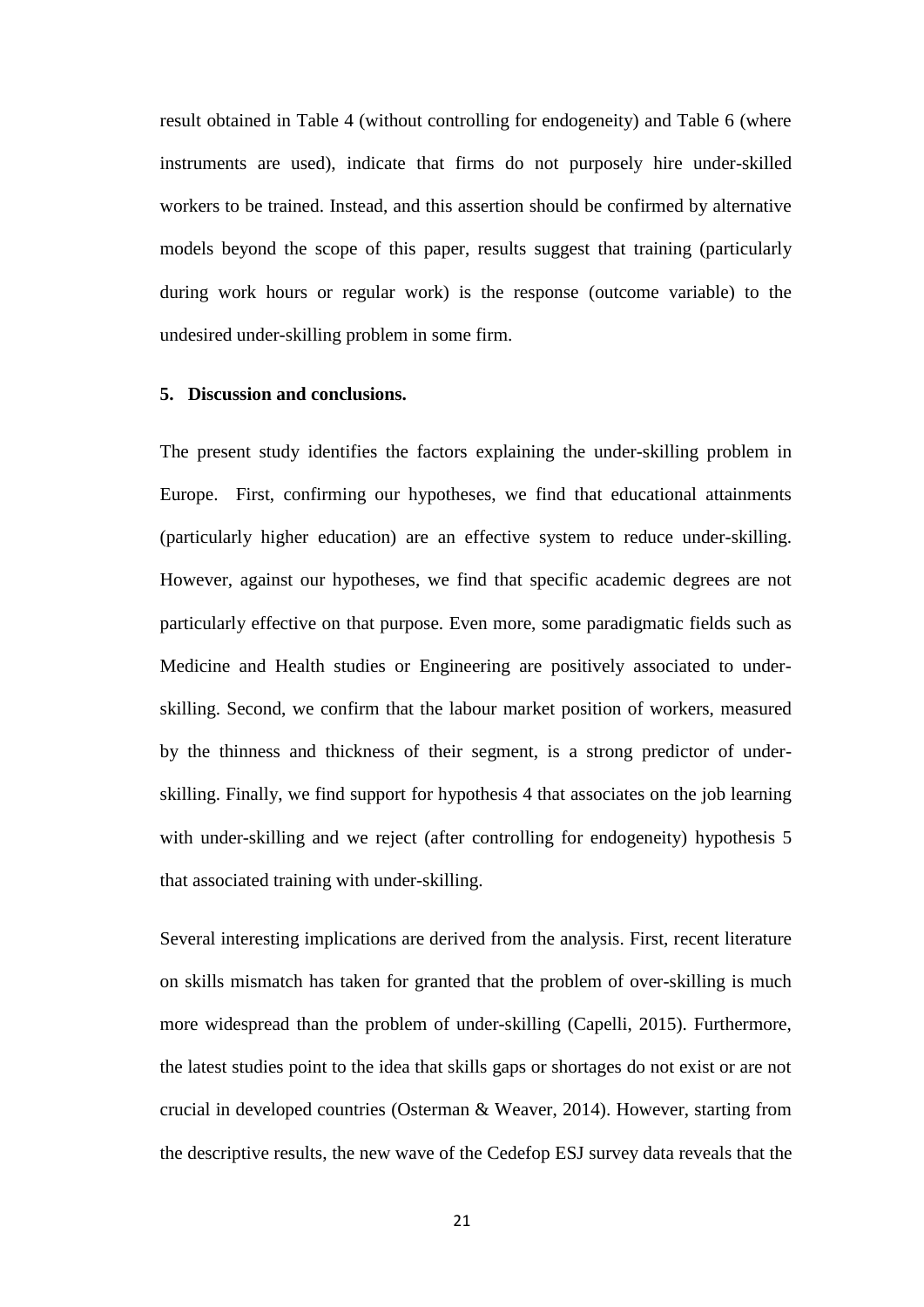magnitude of the under-skilling problem (23.2%) is (almost) as big as the problem of over-skilling in Europe (25.9%). Nevertheless, it is also true the prevalence of over/under-skilling problems is not equal across Europe. In fact, in countries such as United Kingdom or Germany, where most of previous studies are based, overskilling is clearly more frequent than under-skilling. On the contrary, the problem of under-skilling is clearly more prevalent than over-skilling in countries that have not traditionally been studied, such as Estonia or the Czech Republic.

Second, results reveal that higher education (in average) is an effective mechanism to reduce labour market asymmetries and therefore improve skills matching. However, the analysis by academic fields, and some results from recent studies based in Europe, may shade this allegedly positive result. We found some worrying results for the case of Medicine and Health that notably increases the likelihood of under-skilling. However, some studies stress the skills deficits that doctor and nurses do usually report are related to general skills rather than to technical or professional skills. In particular, Maguire & Heaven (1997) observe that health professionals lack some basic skills, such as communicating with patients and selfcontrol, while technical skills, usually obtained in higher education, are reported to be sufficient. Furthermore, other studies also suggest that the under-skilling problem detected in the analysis may not affect to key skills associated the professional exercise. In particular, estimates of the economic returns for Medicine and Health or/and Engineering reveal that graduates from these fields are rewarded with the highest skill premiums (Kelly, O'Connell, & Smyth, 2010), and therefore the underskilling problem spotted in our analysis may not be penalized with lower wages. In sum, these studies stress that the solution to the under-skilling problem identified in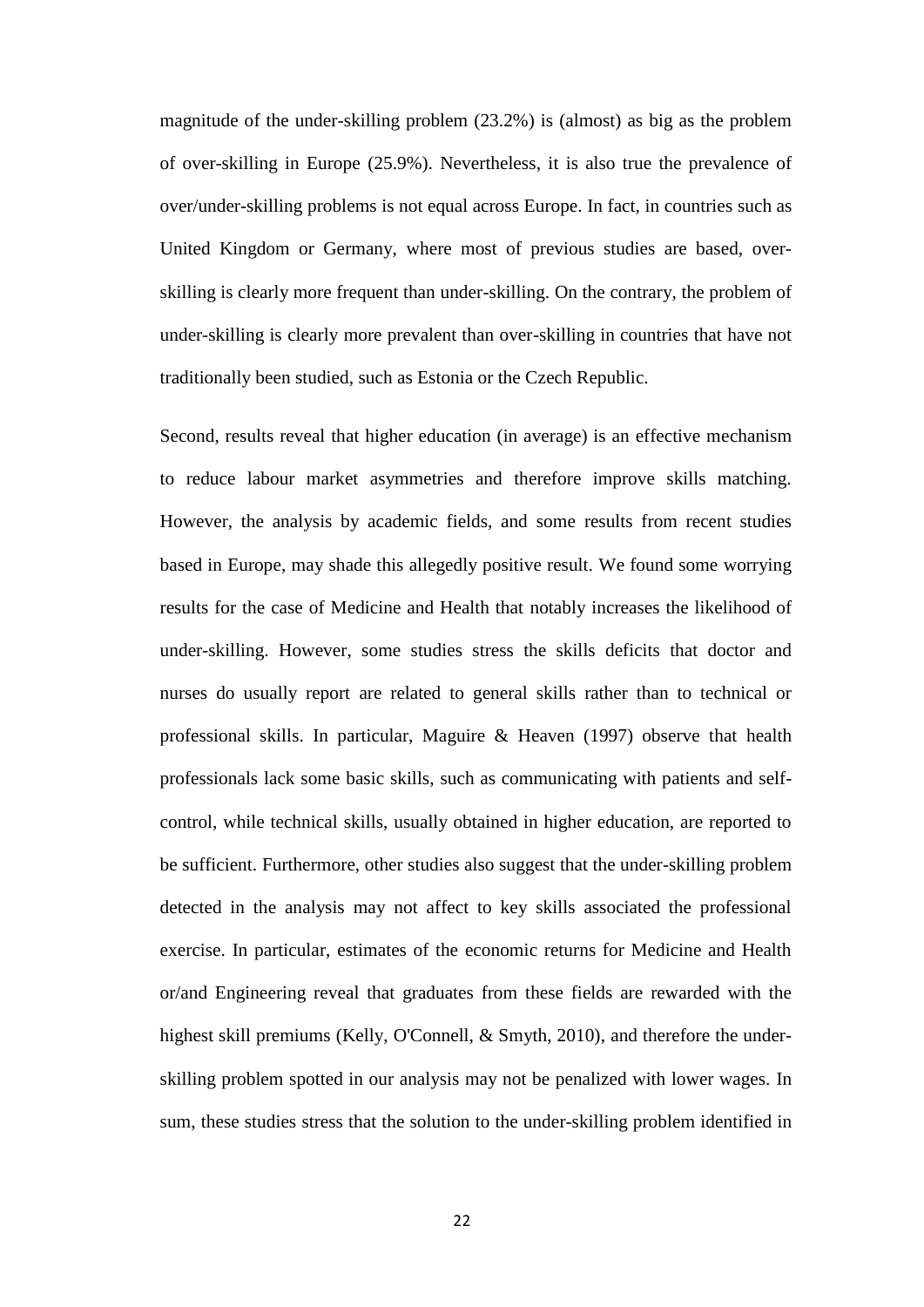our analysis may be associated to vocational education and long-life learning, rather than substantial reforms in the design of the higher education curricula.

Furthermore, results from the present analysis are in line with some studies that identify some handicaps regarding the effectiveness of Higher Educationin the European area. Hanushek *et al*. (2015), for example, show that returns to skills are notably lower in Europe than in the US, and lower than in Australia or Korea. Furthermore, these changes have some notable social and political consequences for Europe. Hausermann, Kurer, & Schwander (2015), for example, stress that individuals with higher educational attainments are increasingly sensitive to experience labour market risks and, as a result, they are joining low skilled workers on the support for income redistribution and the welfare state.

Third, the finding on the effect of labour market thinness are coherent with the idea of skills deficits associated occupational or industrial changes. These deficits are stronger when occupational changes affect workers belonging to labour markets that are affected by long-term unemployment. Roosaar, Motsmees, & Varblane (2014), for example, also observe that occupational mobilty is contingent to changes in the skill mix as, they state, mobility is strongly favoured by training. In particular,they observe that potential underskilling caused by changes in occupations are corrected by the provision of training, usually offered by the administration. Lamo, Messina, & Wasmer (2011) also point to skills, specific skills concretely, as a barrier to labour market adjustements. They observe that occupational moblity is hindered by disadjustements on the skill mix of workers affected by unemployment. Our analysis confirms the association between unemployment and skill mismatch, and provides some new insights to this relationship, as identifies long-term unemployment (over 2 years) as the fundamental origin of underskilling.

23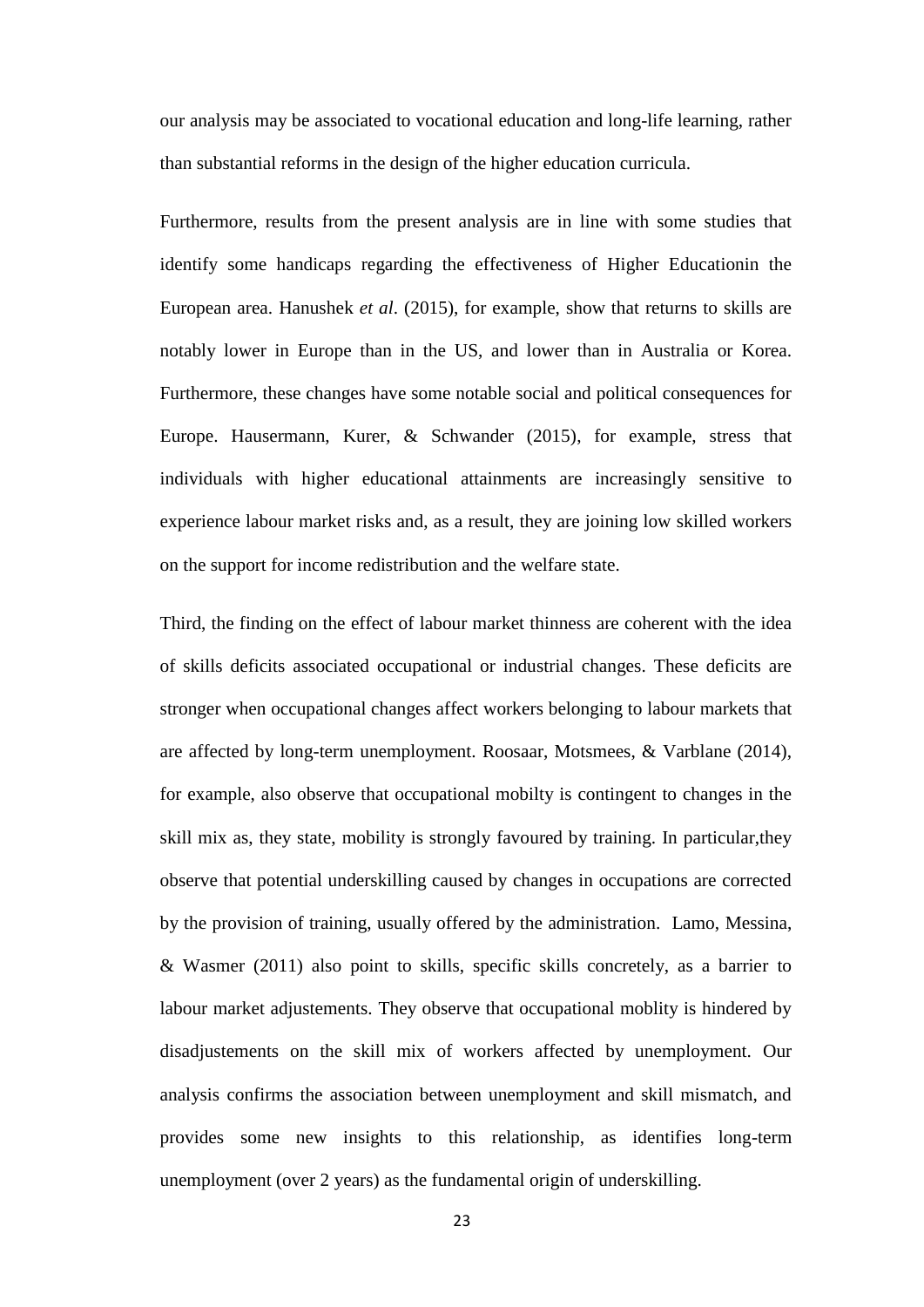Fourth, the analysis also provides some evidence regarding the relationship between job design, in particular, learning by doing mechanism, and under-skilling. Concretely, hypothesis 4 confirms that firms where jobs design offers opportunities to learn from colleagues or supervisors have higher probabilities of under-skilling. Some previous studies have, indirectly, pointed towards this direction, by drawing a relationship between the HR architecture and firms' strategy regarding the development of skills and capabilities. Lepak & Snell (2002), for example, identify knowledge-based employment as the combination of internal development of skills and organizational commitment. These firms are orientated towards skills-enhancing activities (learning-by-doing), reinforced with strong social interactions (supervisor/colleagues). In these organizations, thus, the cost of under-skilling may be lower as the HR structure is ready to compensate this deficit by providing support for the learning by doing. Within the Lepak & Snell (2002) framework, this type of HR management coexist with other (alternative) types such as job-based employment, where skills are externally acquired, and therefore the cost of underskilling may be higher, as the HR architecture is not oriented to develop the skills and capabilities of workers.

Finally, regarding results in for training, the IV model shows that firms investing in on the job training do not suffer higher levels of under-skilling. Against our hypothesis, we find no support for the substitution between education (previously acquired skills) and training (firm specific skills). Our results instead suggest (but some further research should be performed to confirm this assessment) that training acts as a response to the under-skilling problem. Firms that suffer from persistent under-skilling problems, likely because their required skills are very specific, or the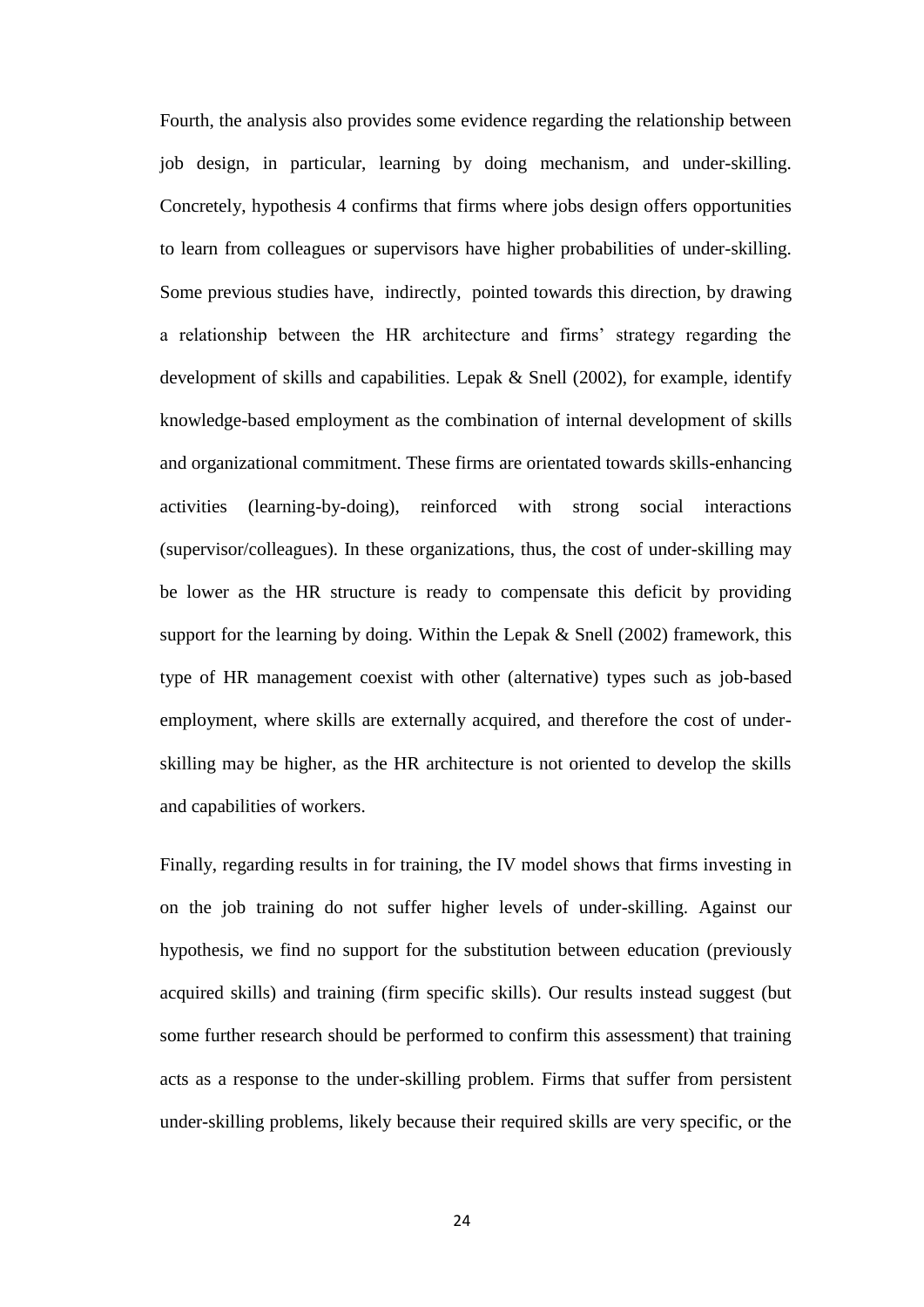educational system is not adequately developed, are obliged to invest more resources in on the job training.

This paper may open some new avenues for research. First, from the policy making perspective, the strong differences in the prevalence of under-skilling across Europe should be carefully analyzed in order to identify deficiencies in the design and development of some education systems. Second, the nature and characteristics of the skills deficit is Health and Medicine and Engineering should be investigated. As we argued above, and according to some other previous studies, these deficits may not be purely academic or technical, but more social or personal, and therefore the design of the response may be contingent to the results of this line of investigation. Finally, and from a managerial perspective, future studies may investigate the different responses that firms are giving to these skill deficits, by identifying benchmarks and effective practices.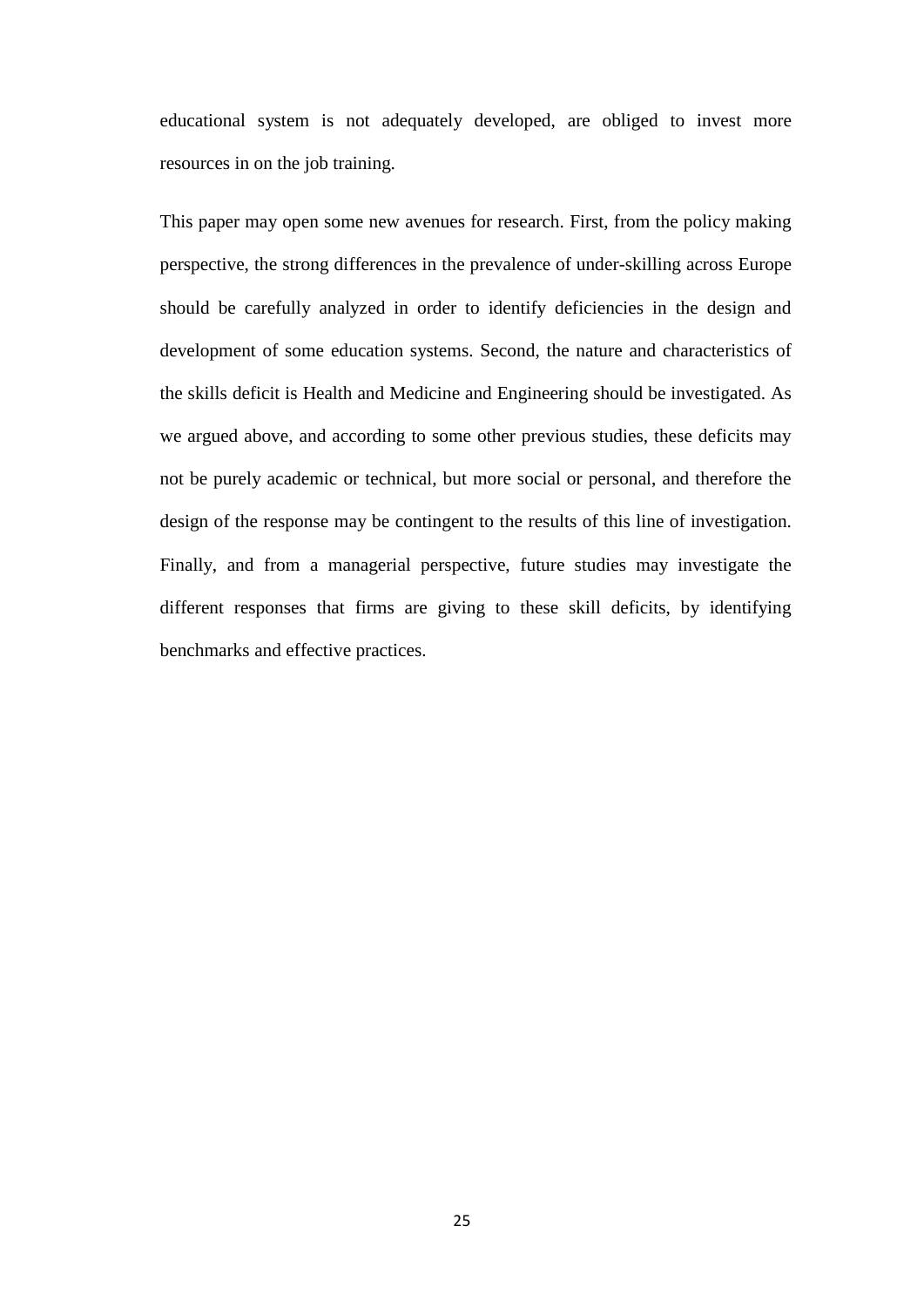- Allen, J., & van der Velden, R. (2001). Educational mismatches versus skills mismatches: effects on wages, job satisfaction, and on the job search. *Oxford Economic Papers, 53*(3), 434-452.
- Arkes, J. (1999). What do educational credentials signal and why do employers value credentials? *Economics of Education Review, 18*, 133-141.
- Autor, D. (2014). Skills, education, and the rise of earnings inequality among the "other 99 percent". *Science, 344*(6186), 843-851.
- Autor, D., Levy, F., & Murnane, R. (2003). The skills content of recent technological change: An empirical exploration. *Quaterly Journal of Economics, 118*(4), 1279-1333.
- Becker, G. (1962). Investment in human capital: A theoretical analysis. *Journal of Political Economy, 70*(5), 9-49.
- Berg, I. (1970). *Education and Jobs: The Great Training Robbery.* Wesport: Praeger.
- Blume, B., Ford, J., Baldwin, T., & Huang, J. (2010). Transfer of training: A metaanalytic review. *Journal of Management, 36*(4), 1065-1105.
- Brencic, V. (2010). Do employers respond to the cost of continued search? *Oxford Bulletin of Economics and Statistics, 72*(2), 221-245.
- Burke, R., & Ng, E. (2006). The changing nature of work and organizations: Implications for human resource management. *Human Resource Management Review, 16*(2), 86-94.
- Cameron, A., & Trivedi, P. (2009). *Microeconometrics Using Stata.* College Station: Stata Press.
- Capelli, P. (2015). Skills gaps, skills shortages, and skills mismatches: evidence and arguments for the United States. *Industrial and Labour Relations Review., 68*(2), 251-290.
- Cuadras-Morato, X., & Mateos-Planas, X. (2006). Skill bias and employment frictions in the US labour market 1970-1990. *Internationa Economic Review, 47*, 129- 160.
- European Commission (2014) *Employment and Social Developments in Europe 2014*, Luxembourg: Publications Office of the European Union.
- Freeman, R. (1976). *The Overeducated American.* New York: Academic Press.
- Goldin, C., & Katz, L. (2007). Long-run changes in the wage structure: Narrowing, widening, polarizing. *Brookings Papers on Economic Activity., 2*, 135-165.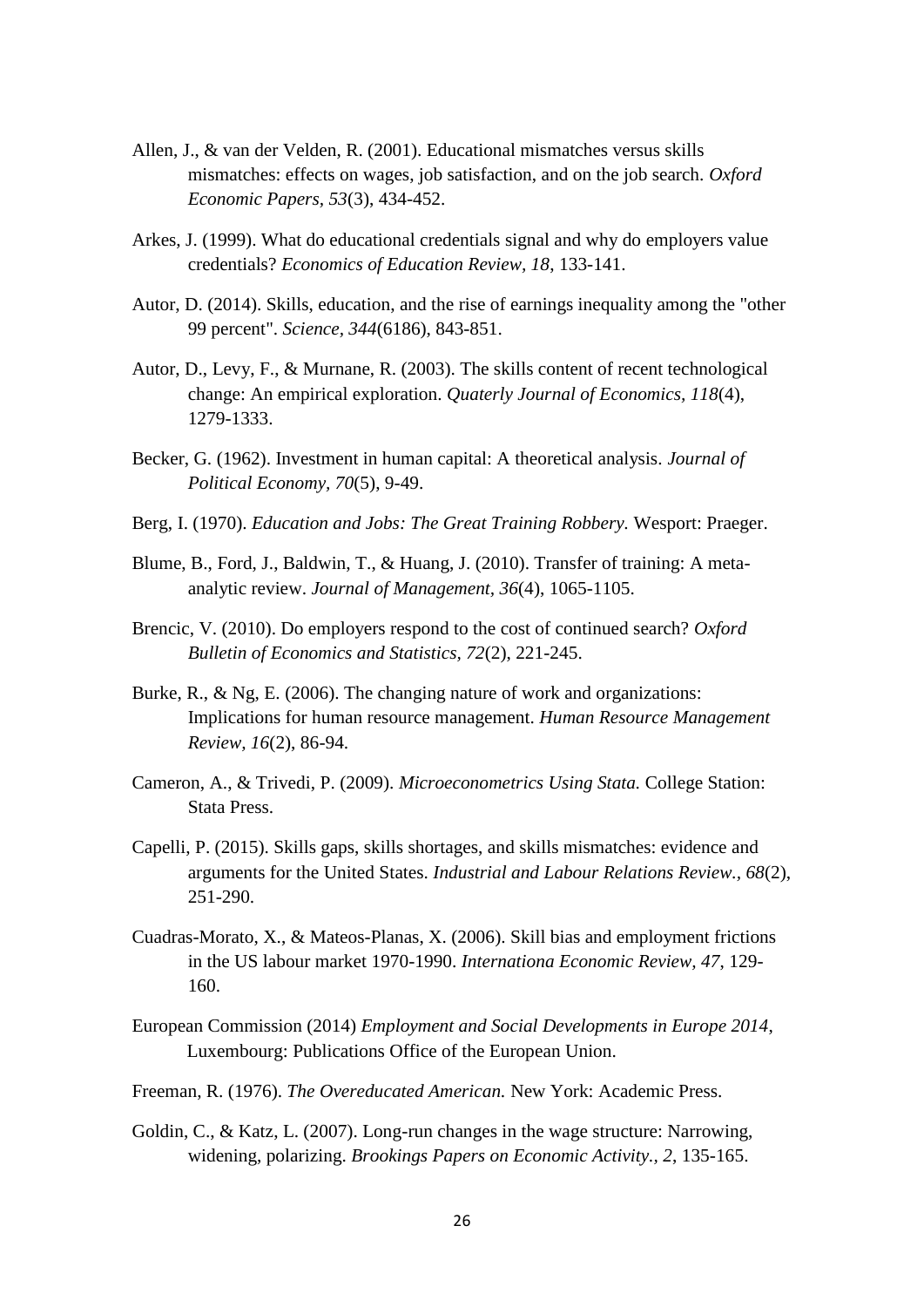- Green, F., & Zhu, Y. (2010). Overqualification, job satisfaction, and increasing dispersion in the returns to graduate education. *Oxford Economic Papers, 62*(4), 740-763.
- Green, F., Machin, S., & Wilkinson, D. (1998). The meaning and determinants of skills shortages. *Oxford Bulletin of Economics and Statistics., 60*(2), 165-184.
- Hanushek, E., Schwerdt, G., Wiederhold, S., & Woessmann, L. (2015). Returns to skills around the world: Evidence from PIACC. *European Economic Review, 73*(1), 103-130.
- Haskel, J., & Martin, C. (1993). The causes of skills shortages in Britain. *Oxford Economic Papers., 45*, 573-588.
- Hatch, N., & Dyer, J. (2004). Human capital and learning as a source of sustainable competitive advantage. *Strategic Management Journal, 25*, 1155-1178.
- Hausermann, S., Kurer, T., & Schwander, H. (2015). High-skilled outsiders?Labour market vulnerability, education and welfare state preferences. *Socip-Economic Review, 13*(1), 235-258.
- Ishida, H., Spilerman, S., & Suh, K. (1997). Educational credentials and promotion chances in Japanese and American organizations. *American Sociological Review, 62*, 866-882.
- Kelly, E., O'Connell, P., & Smyth, E. (2010). The economic returns to field of study and competencies among higher education graduates in Ireland. *Economics of Education Review, 29*(4), 650-667.
- Lamo, A., Messina, J., & Wasmer, E. (2011). Are specific skills an obstacle to labour market adjustment? *Labour Economics, 18*(2), 240-256.
- Lazear, E. (2009). Firm-specific human capotal: A skill-weights approach. *Journal of Political Economy, 117*(5), 914-940.
- Lazear, E., & Gibbs, M. (2009). *Personnel Economics in Practice.* Hoboken: John Wiley and Sons, Inc.
- Lepak, D., & Snell, S. (2002). Examining the human resource architecture: The relationship among human capital, employment, and human resource configurations. *Journal of Management, 28*(4), 517-543.
- Livanos, I., & Nuñez, I. (2014). Better safe than sorry? The role of stratification and quality of higher education in the labour market outcomes of graduates across Europe. *Economic and Industrial Democracy*, on line first.
- Maguire, P., & Heaven, C. (1997). The development of training model to improve health professionals' skills, self-efficacy and outcome expectancies whn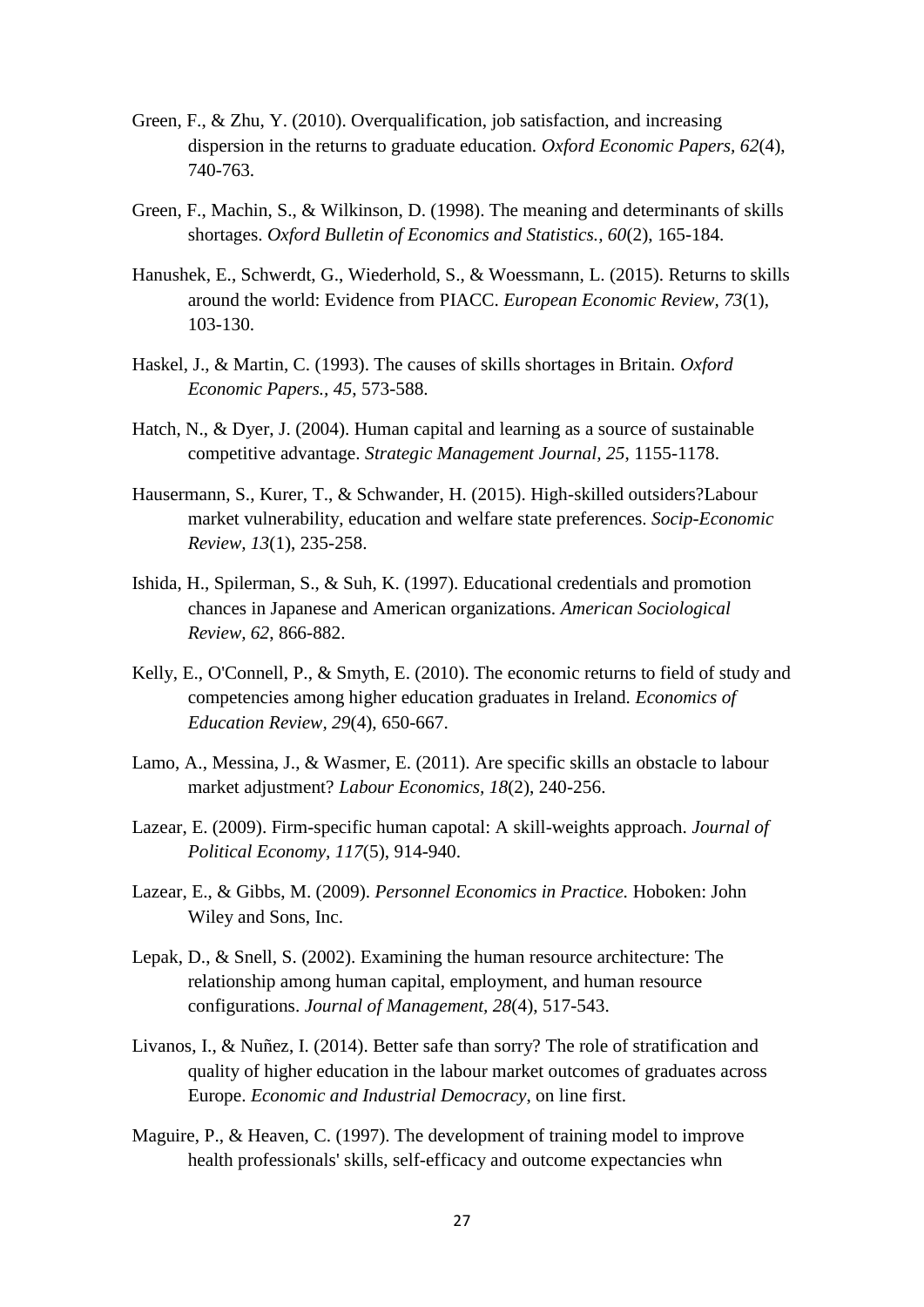communicating with cancer patients. *Social Science and Medicine, 44*(2), 231- 240.

- Mavromaras, K., & McGuinness, S. (2012). Overskilling dymamics and education pathways. *Economics of Education Review., 31*, 619-628.
- McGuinness, S., & Sloane, P. (2011). Labour market mismatch among UK graduates: An analysis using REFLEX data. *Economics of Education Review, 30*(1), 130- 145.
- Osterman, P., & Weaver, A. (2014). Why claims of skills shortages in manufacturing are overblown. *Economic Policy Insitute, 376*, 1-14.
- Roosaar, L., Motsmees, P., & Varblane, U. (2014). Occupational mobilty over the business cycle. *International Journal of Manpower, 35*(6), 873-897.
- Shavit, Y., Muller, W., & Tame, C. (1998). *From School to Work: A Comparative Study of Educational Qualifications and Occupational Destinations.* Oxford: Claredon Press.
- Spence, M. (1973). Job market signaling. *Quaterly Journal of Economics, 87*, 355-374.
- Verhaest, D., & Omey, E. (2006). The impact of overeducation and its measurement. *Social Indicators Research, 77*(3), 419-448.
- Williamson, O. (1985). *The Economic Institutions of Capitalism.* New York: Free Press.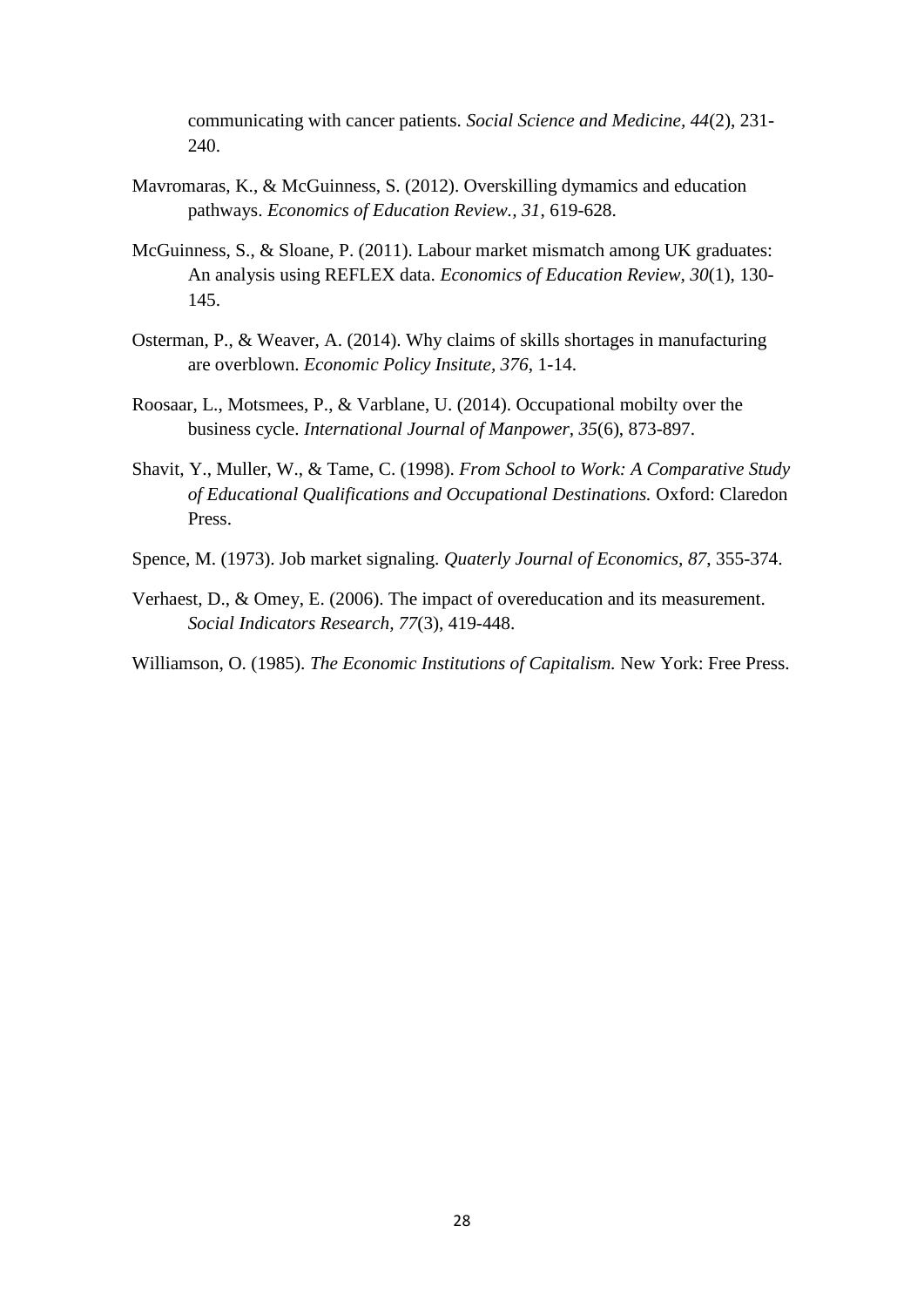|                | <b>Skills Higher</b> |                                            | <b>Skills Lower</b> |
|----------------|----------------------|--------------------------------------------|---------------------|
|                |                      | than Required Skills Matched than Required |                     |
| Germany        | 30,3                 | 50,11                                      | 18,32               |
| France         | 25,8                 | 49,57                                      | 23,15               |
| United Kingdom | 35,85                | 40,7                                       | 22,55               |
| Sweden         | 24,67                | 54,13                                      | 19,98               |
| Italy          | 25,54                | 53,04                                      | 20,56               |
| Greece         | 37,64                | 41,67                                      | 20,29               |
| Czech Republic | 18,93                | 48,07                                      | 32,47               |
| Poland         | 27,25                | 50,31                                      | 21,32               |
| Netherlands    | 25,1                 | 53,56                                      | 19,66               |
| Denmark        | 24,13                | 49,9                                       | 24,74               |
| Hungary        | 24,47                | 54,01                                      | 21,12               |
| Spain          | 31,17                | 49,56                                      | 17,26               |
| Austria        | 34,34                | 43,03                                      | 21,62               |
| Belgium        | 27,07                | 51,8                                       | 18,98               |
| Ireland        | 29,67                | 41,96                                      | 27,47               |
| Slovakia       | 22,19                | 42,41                                      | 34,91               |
| Finland        | 27,52                | 43,51                                      | 28,07               |
| Portugal       | 18,48                | 57,84                                      | 23,08               |
| Estonia        | 10,71                | 47,35                                      | 41,14               |
| Romania        | 15,00                | 58,87                                      | 25,8                |
| Lithuania      | 11,02                | 50,45                                      | 37,84               |
| Cyprus         | 26,2                 | 43,6                                       | 30,00               |
| Slovenia       | 22,12                | 59,62                                      | 17,96               |
| Bulgaria       | 17,52                | 54,65                                      | 26,93               |
| Latvia         | 10,00                | 53,4                                       | 35,9                |
| Luxembourg     | 15,80                | 71,80                                      | 12,00               |
| Malta          | 13,45                | 60,04                                      | 26,1                |
| Croatia        | 20,94                | 56,73                                      | 21,64               |
| <b>TOTAL</b>   | 25,9                 | 49,8                                       | 23,2                |

# **Table 1 Skills Matching by Country.**

*Source: Compiled by authors from CEDEFOP ESJ SURVEY data.*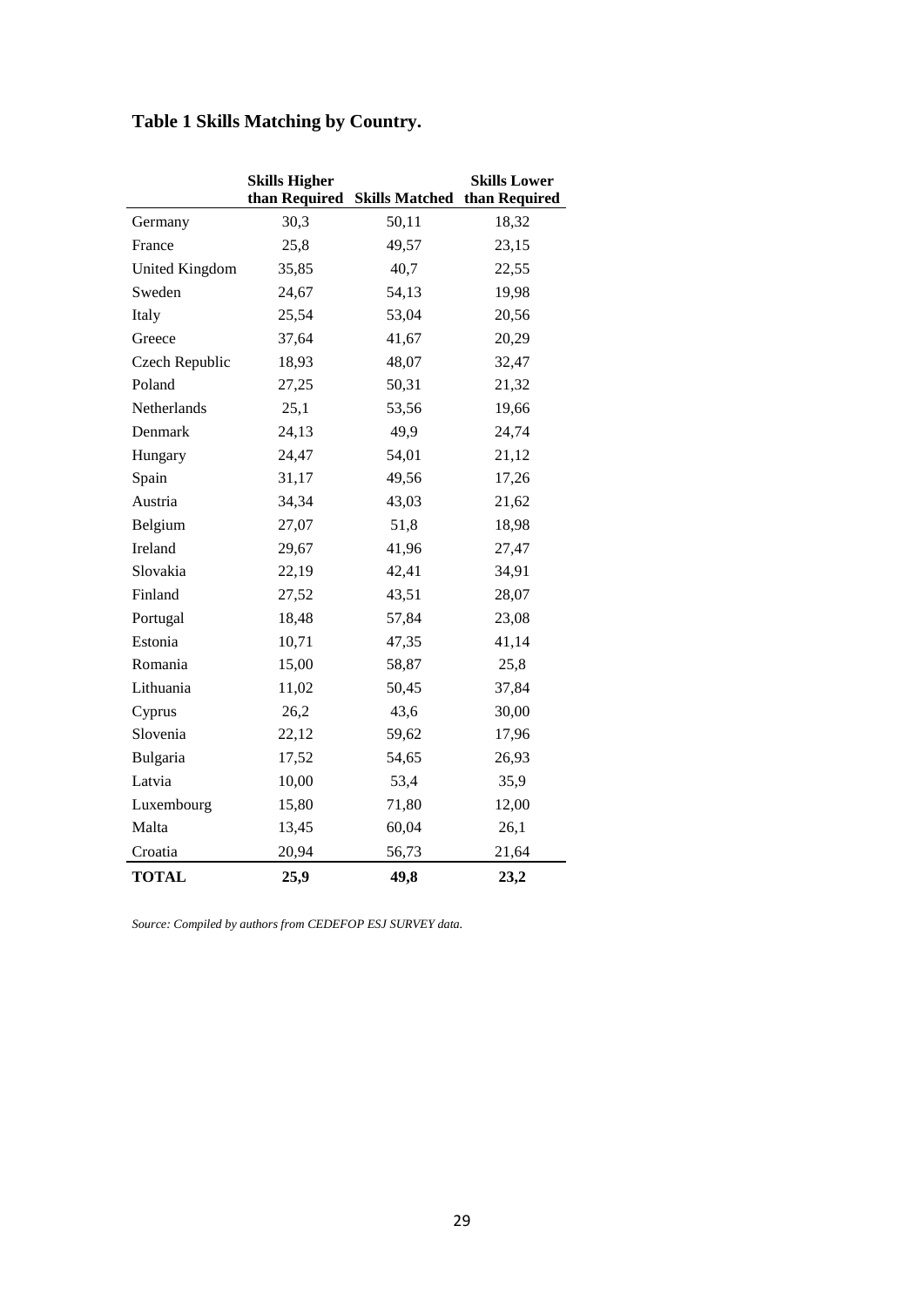|                                   | <b>Skills Higher</b><br>than Required | <b>Skills Matched Skills Lower</b> |      | <b>Upper/Lower</b><br>difference |
|-----------------------------------|---------------------------------------|------------------------------------|------|----------------------------------|
| <b>Economics and Business</b>     | 30,9                                  | 47,1                               | 21,5 | 9,4                              |
| Education                         | 24,0                                  | 52,5                               | 23,3 | 0,7                              |
| Humanities and Languages          | 31,1                                  | 45,0                               | 23,3 | 7,8                              |
| <b>Other Social Sciences</b>      | 31,3                                  | 44,2                               | 24,0 | 7,3                              |
| <b>Natural Sciences</b>           | 29,9                                  | 44,6                               | 24,8 | 5,1                              |
| <b>Mathematics and Statistics</b> | 32,7                                  | 47,8                               | 19,0 | 13,7                             |
| <b>Computing Sciences</b>         | 30,4                                  | 46,6                               | 22,4 | 8,0                              |
| <b>Engineering Sciences</b>       | 27,2                                  | 47,1                               | 25,0 | 2,2                              |
| Agriculture and Veterinary        | 25,7                                  | 45,3                               | 28,2 | $-2,5$                           |
| Medicine and Health related       | 20,7                                  | 51,1                               | 27,4 | $-6,8$                           |
| Security & Transport              | 27,2                                  | 45,9                               | 26,3 | 0,9                              |
| Other Subject                     | 28,6                                  | 48,2                               | 22,1 | 6,6                              |
| <b>TOTAL</b>                      | 28,3                                  | 47,1                               | 24,0 | 4,4                              |

# **Table 2 Skills Matching by Academic Fields.**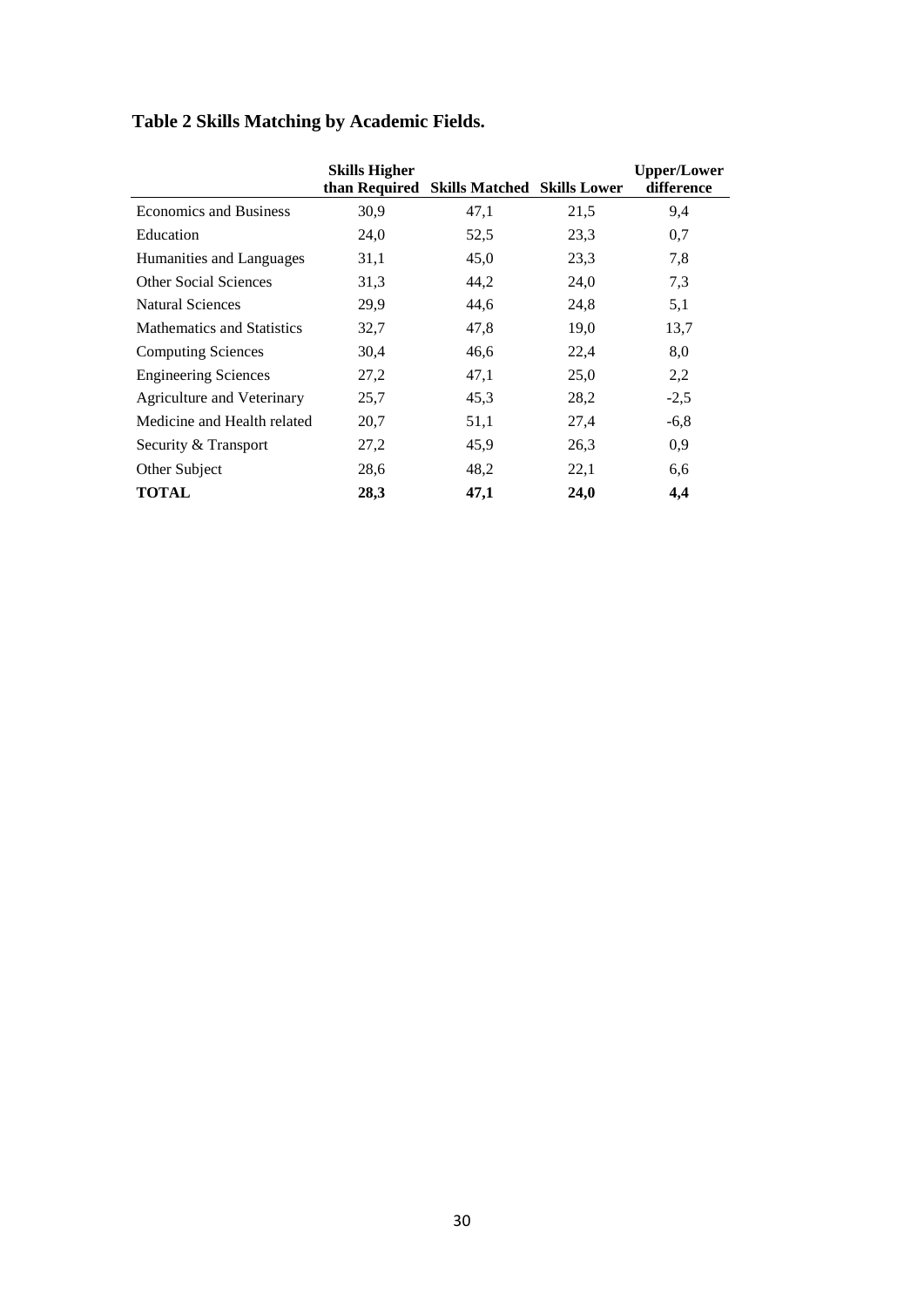| Signaling variables.                  |       |
|---------------------------------------|-------|
| Level                                 |       |
| Low education                         | 1,50% |
| <b>Medium Education</b>               | 53,0% |
| High education                        | 46,0% |
| Fields                                |       |
| <b>Economics and Business</b>         | 13,8% |
| Education                             | 5,9%  |
| Humanities and Languages              | 5,8%  |
| <b>Other Social Sciences</b>          | 3,7%  |
| <b>Natural Sciences</b>               | 4,1%  |
| <b>Mathematics and Statistics</b>     | 2,2%  |
| <b>Computing Sciences</b>             | 5,8%  |
| <b>Engineering Sciences</b>           | 8,1%  |
| <b>Agriculture and Veterinary</b>     | 1,1%  |
| Medicine and Health related           | 5,0%  |
| Security & Transport                  | 2,3%  |
| Other Subject                         | 6,9%  |
| Labour market thickness.              |       |
| <i>Thickness</i>                      |       |
| Have Turned Down offer                | 28,7% |
| <i>Thinness</i>                       |       |
| Looking for a Job: Max 6              | 5,6%  |
| Looking for a Job: 6 to 12            | 3,3%  |
| Looking for a Job: 1 to 2 years       | 3,5%  |
| Looking for a Job: more than 2 years  | 3,8%  |
| <b>Training variables</b>             |       |
| Learning by doing                     |       |
| My Supervisor tought me on the job    | 41,1% |
| I learned by my Colleagues            | 67,7% |
| On the job training                   |       |
| Attended training during work         | 42,1% |
| Attended training outside work        | 21,7% |
| Attended training regular work        | 34,7% |
| <b>Control variables</b>              |       |
| Demographic                           |       |
| Age40_54                              | 44,1% |
| Age55_65                              | 13,3% |
| Female                                | 44,0% |
| Occupational match                    |       |
| I am in the same occupation as before | 12,9% |
| Country                               |       |
| Germany                               | 8,2%  |
| France                                | 8,2%  |
|                                       |       |

# **Table 3 The distribution of the explanatory variables.**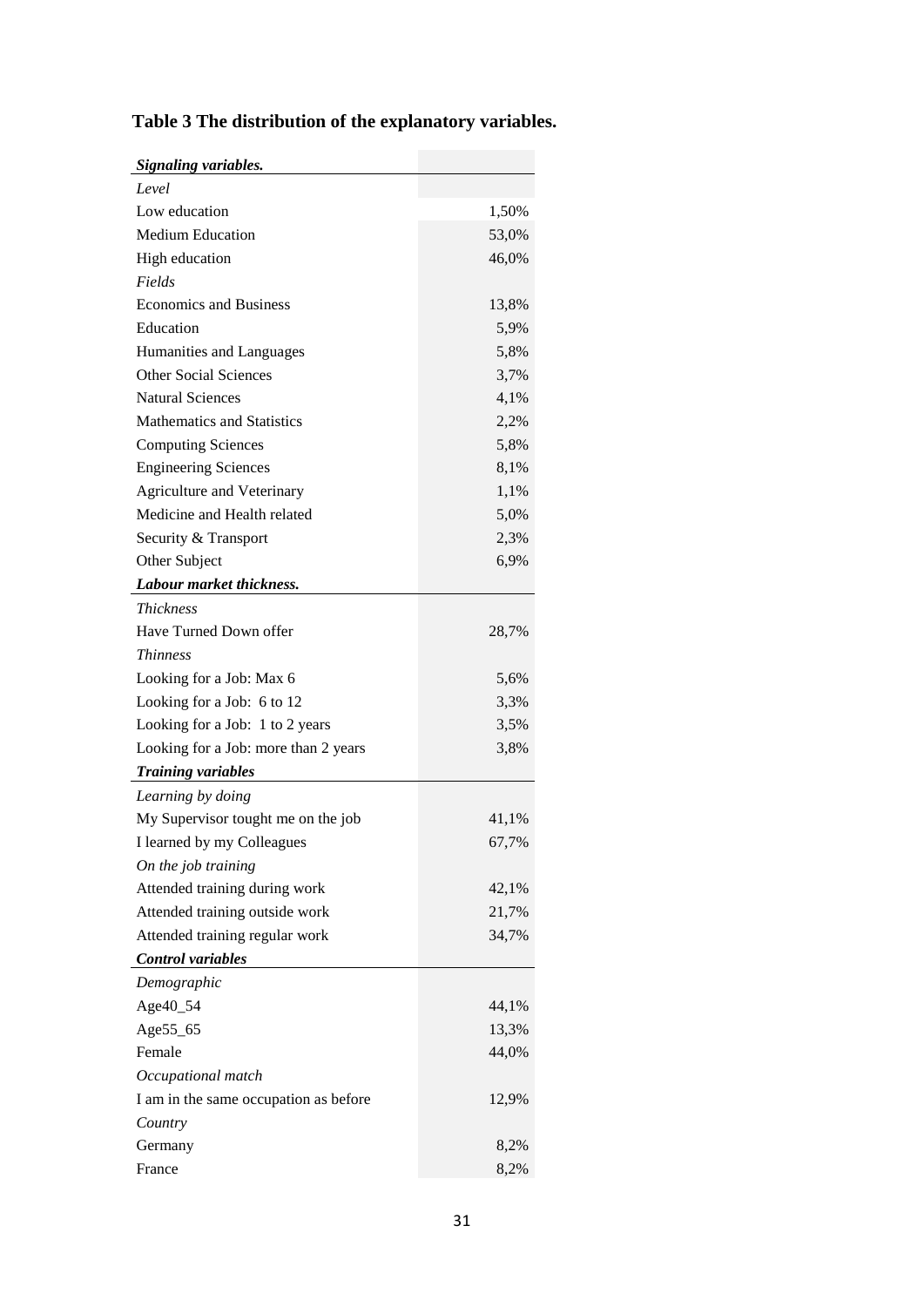| UK          | 8,2% |
|-------------|------|
| Sweden      | 2,0% |
| Italy       | 6,2% |
| Czech       | 3,1% |
| Poland      | 8,3% |
| Netherlands | 3,1% |
| Denmark     | 2,0% |
| Hungary     | 3,1% |
| Spain       | 8,2% |
| Austria     | 2,0% |
| Belgium     | 3,1% |
| Ireland     | 2,1% |
| Slovakia    | 2,1% |
| Finland     | 4,1% |
| Portugal    | 3,1% |
| Estonia     | 2,1% |
| Romania     | 3,1% |
| Lithuania   | 2,1% |
| Greece      | 4,2% |
| Cyprus      | 1,0% |
| Slovenia    | 2,1% |
| Bulgaria    | 2,1% |
| Latvia      | 2,1% |
| Luxembourg  | 1,0% |
| Malta       | 1,0% |
| Croatia     | 2,1% |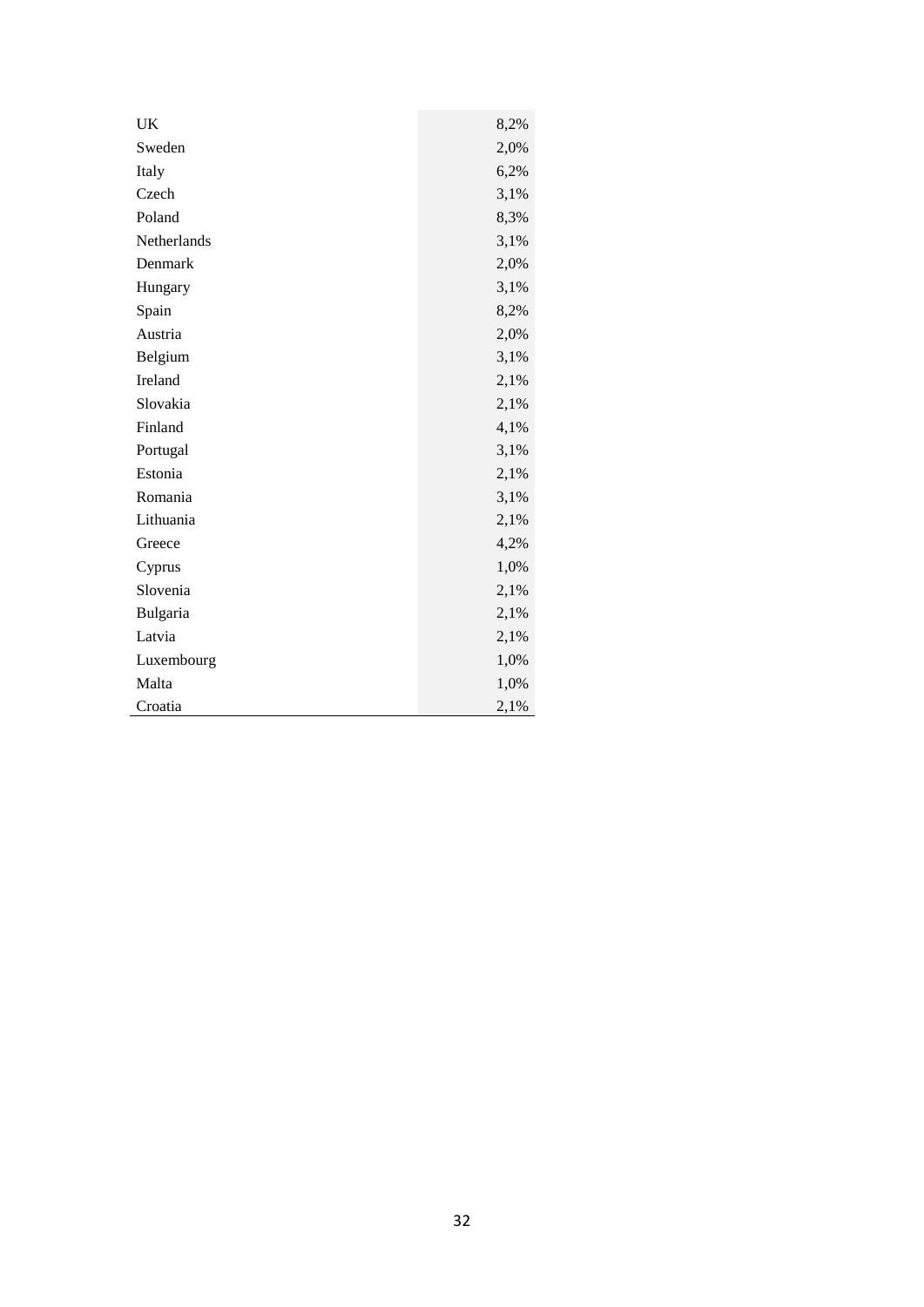# **Table 4 The likelihood of underskilling.**

| <b>Variables</b>                     | [education]      | Logit Model Logit Model<br>[fields] | O -Logit<br>[education] | O-Logit<br>[fields] |
|--------------------------------------|------------------|-------------------------------------|-------------------------|---------------------|
| Signalling variables.<br>Level       |                  |                                     |                         |                     |
| Low education                        | ,09              | 0,12                                | 0,12                    | 0,14                |
|                                      | (0,107)          | (0,109)                             | (0,106)                 | (0,107)             |
| Medium Education                     | $0.07**$         | $0.09**$                            | $0.09***$               | $0.11***$           |
|                                      | (0,025)          | (0,028)                             | (0,024)                 | $-0,028$            |
| High education                       | ş                | <b>NA</b>                           | ş                       | <b>NA</b>           |
| Fields                               |                  |                                     |                         |                     |
| <b>Economics and Business</b>        | NA               | ş                                   | <b>NA</b>               | $\S$                |
| Education                            | NA               | 0,05                                | <b>NA</b>               | 0,01                |
|                                      |                  | (0,051)                             |                         | (0,051)             |
| Humanities and Languages             | NA               | $-0,02$                             | <b>NA</b>               | $-0,02$             |
|                                      |                  | $-0,051$                            |                         | $-0,05$             |
| <b>Other Social Sciences</b>         | NA               | $-0,04$                             | NA                      | $-0,06$             |
|                                      |                  | $-0,062$                            |                         | $-0,061$            |
| <b>Natural Sciences</b>              | NA               | 0,04                                | NA                      | 0,03                |
|                                      |                  | $-0,058$                            |                         | $-0,057$            |
| Mathematics and Statistics           | NA               | $-0.31***$                          | NA                      | $-0.31***$          |
|                                      |                  | $-0,086$                            |                         | $-0,085$            |
| <b>Computing Sciences</b>            | NA               | $-0,03$                             | NA                      | $-0,01$             |
|                                      |                  | $-0,052$                            |                         | $-0,051$            |
| <b>Engineering Sciences</b>          | NA               | $0.09*$                             | NA                      | $0.10*$             |
|                                      |                  | $-0,044$                            |                         | $-0,043$            |
| Agriculture and Vetinery             | NA               | 0,19                                | NA                      | 0,14                |
|                                      |                  | $-0,105$                            |                         | $-0,102$            |
| Medicine and Health related          | NA               | $0.23***$                           | NA                      | $0.22***$           |
|                                      |                  | $-0,053$                            |                         | $-0,052$            |
| Security & Transport                 | NA               | $0.17*$                             | NA                      | $0.16*$             |
|                                      |                  | $-0,073$                            |                         | $-0,072$            |
| Other Subject                        | NA               | $-0,04$                             | NA                      | $-0,03$             |
| Labour market thikness.              |                  | $-0,048$                            |                         | $-0,047$            |
| <b>Thiksness</b>                     |                  |                                     |                         |                     |
| Have Turned Down offer               | $-0.12***$       | $-0.12***$                          | $-0.13***$              | $-0.13***$          |
|                                      | $-0,026$         | $-0,026$                            | $-0,026$                | $-0,026$            |
| <b>Thinness</b>                      |                  | <b>REFERENC</b>                     | <b>REFERENC</b>         | <b>REFERE</b>       |
| Looking for a Job: Max 6             | <b>REFERENCE</b> | E                                   | E                       | NCE                 |
| Looking for a Job: 6 to 12           | 0,12             | $0.13*$                             | 0,12                    | 0,12                |
|                                      | $-0,064$         | $-0,064$                            | $-0,063$                | $-0,063$            |
| Looking for a Job: 1 to 2 years      | $\boldsymbol{0}$ | 0,01                                | 0,02                    | 0,02                |
|                                      | $-0,065$         | $-0,065$                            | $-0,064$                | $-0,064$            |
| Looking for a Job: more than 2 years | $0.20***$        | $0.20***$                           | $0.17**$                | $0.17**$            |
|                                      | $-0,06$          | $-0,06$                             | $-0,059$                | $-0,059$            |
| <b>Trainining variables</b>          |                  |                                     |                         |                     |
| learning by doing                    |                  |                                     |                         |                     |
| My Supervisor tought me on the job   | $0.34***$        | $0.34***$                           | $0.34***$               | $0.34***$           |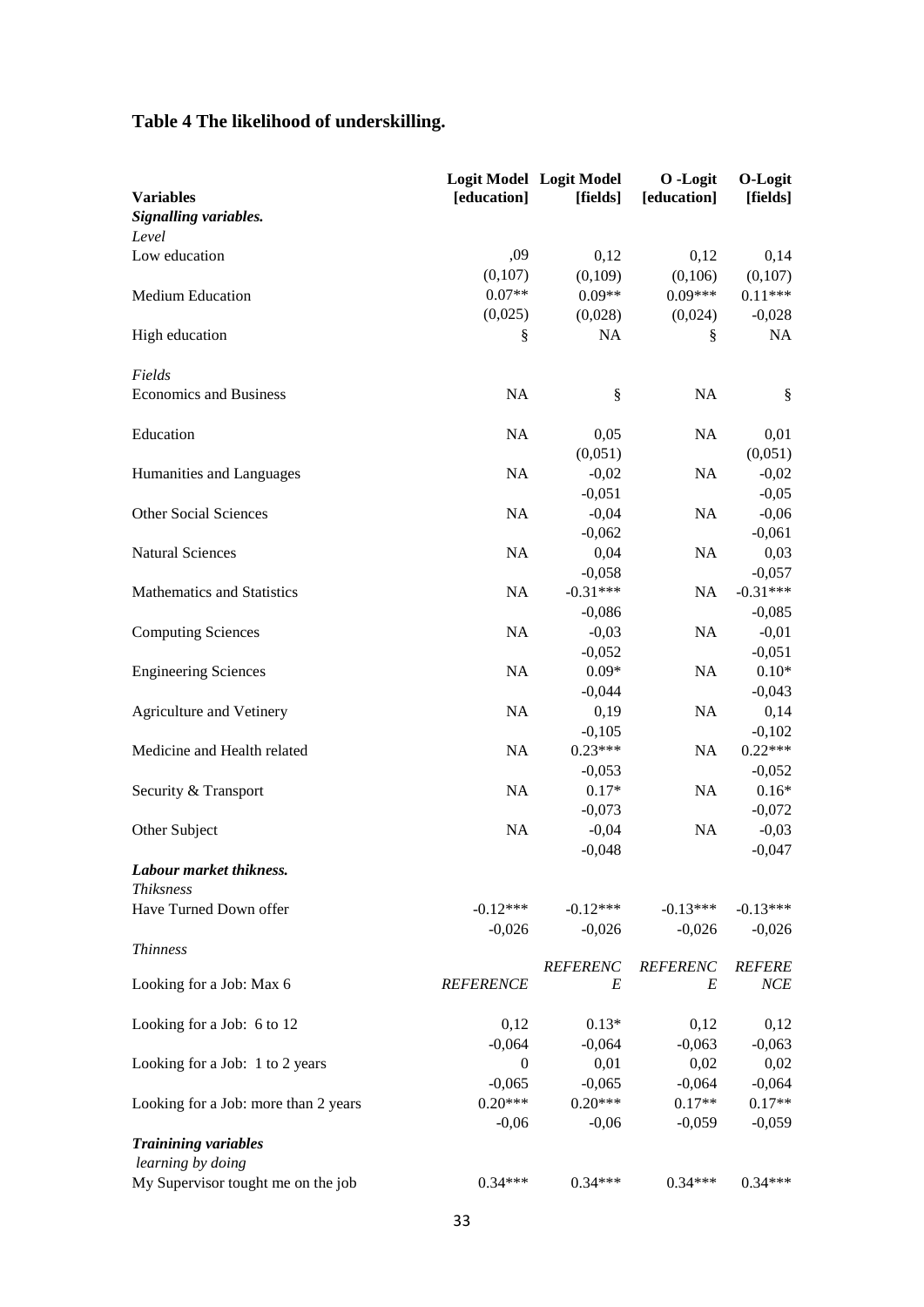|                                       | $-0,024$         | $-0,024$         | $-0,024$         | $-0,024$         |
|---------------------------------------|------------------|------------------|------------------|------------------|
| I learned by my Colleagues            | $0.55***$        | $0.55***$        | $0.53***$        | $0.53***$        |
|                                       | $-0,028$         | $-0,028$         | $-0,028$         | $-0,028$         |
| On the job training                   |                  |                  |                  |                  |
| Attended training during work         | $0.07**$         | $0.06**$         | $0.07**$         | $0.06**$         |
|                                       | $-0,024$         | $-0,024$         | $-0,024$         | $-0,024$         |
| Attended training outside work        | $-0.09**$        | $-0.10***$       | $-0.08**$        | $-0.09**$        |
|                                       | $-0,029$         | $-0,029$         | $-0,029$         | $-0,029$         |
| On the job training                   | $0.21***$        | $0.21***$        | $0.19***$        | $0.19***$        |
|                                       | $-0,025$         | $-0,025$         | $-0,024$         | $-0,024$         |
| control variables                     |                  |                  |                  |                  |
| Demographic                           |                  |                  |                  |                  |
| Age40_54                              | $-0.05*$         | $-0.05*$         | $-0,03$          | $-0,04$          |
|                                       | $-0,025$         | $-0,025$         | $-0,025$         | $-0,025$         |
| Age55_65                              | $-0.19***$       | $-0.19***$       | $-0.17***$       | $-0.18***$       |
|                                       | $-0,038$         | $-0,038$         | $-0,038$         | $-0,038$         |
|                                       | $0.10***$        | $0.09***$        | $0.07**$         | $0.07**$         |
| Female                                |                  |                  |                  |                  |
|                                       | $-0,023$         | $-0,024$         | $-0,023$         | $-0,024$         |
| Occupational match                    |                  |                  |                  |                  |
| I am in the same occupation as before | $-0.62***$       | $-0.63***$       | $-0.62***$       | $-0.63***$       |
|                                       | $-0,041$         | $-0,041$         | $-0,041$         | $-0,041$         |
| Country                               |                  |                  |                  |                  |
| Germany                               | $-0.46***$       | $-0.46***$       | $-0.45***$       | $-0.45***$       |
|                                       | $-0,055$         | $-0,055$         | $-0,054$         | $-0,055$         |
| France                                | $-0.10*$         | $-0,1$           | $-0,07$          | $-0,06$          |
|                                       | $-0,053$         | $-0,053$         | $-0,052$         | $-0,052$         |
|                                       |                  | <b>REFERENC</b>  | <b>REFERENC</b>  | <b>REFERE</b>    |
| UK                                    | <b>REFERENCE</b> | E                | E                | NCE              |
|                                       |                  |                  |                  |                  |
| Sweden                                | $-0.38***$       | $-0.38***$       | $-0.37***$       | $-0.38***$       |
|                                       | $-0,09$          | $-0,09$          | $-0,089$         | $-0,089$         |
| Italy                                 | $-0.29***$       | $-0.30***$       | $-0.25***$       | $-0.27***$       |
|                                       | $-0,058$         | $-0,058$         | $-0,058$         | $-0,058$         |
| Czech                                 | $0.34***$        | $0.34***$        | $0.38***$        | $0.38***$        |
|                                       | $-0,069$         | $-0,07$          | $-0,067$         | $-0,068$         |
| Poland                                | $-0.23***$       | $-0.23***$       | $-0.20***$       | $-0.20***$       |
|                                       | $-0,054$         | $-0,054$         | $-0,053$         | $-0,053$         |
| Netherlands                           | $-0.33***$       | $-0.33***$       | $-0.30***$       | $-0.30***$       |
|                                       | $-0,077$         | $-0,077$         | $-0,076$         | $-0,076$         |
| Denmark                               | 0,09             | 0,08             | 0,06             | 0,05             |
|                                       | $-0,086$         | $-0,086$         | $-0,085$         | $-0,085$         |
| Hungary                               | $-0.23**$        | $-0.24**$        | $-0.24**$        | $-0.24**$        |
|                                       | $-0,077$         | $-0,078$         | $-0,076$         | $-0,076$         |
| Spain                                 | $-0.39***$       | $-0.39***$       | $-0.37***$       | $-0.37***$       |
|                                       | $-0,058$         | $-0,058$         | $-0,057$         | $-0,057$         |
| Austria                               | $-0.26**$        | $-0.26**$        | $-0.23**$        | $-0.23**$        |
|                                       | $-0,088$         | $-0,088$         | $-0,087$         | $-0,087$         |
| Belgium                               | $-0.39***$       | $-0.40***$       | $-0.38***$       | $-0.38***$       |
|                                       | $-0,077$         | $-0,077$         | $-0,076$         | $-0,076$         |
| Ireland                               | 0,05             | 0,05             | 0,1              | 0,1              |
|                                       | $-0,083$         | $-0,083$         | $-0,081$         | $-0,081$         |
| Slovakia                              | $0.48***$        | $0.49***$        | $0.43***$        | $0.45***$        |
|                                       | $-0,08$          | $-0,08$          | $-0,077$         | $-0,077$         |
|                                       |                  |                  |                  |                  |
|                                       |                  |                  |                  |                  |
| Finland                               | 0,06<br>$-0,063$ | 0,05<br>$-0,063$ | 0,04<br>$-0,061$ | 0,02<br>$-0,062$ |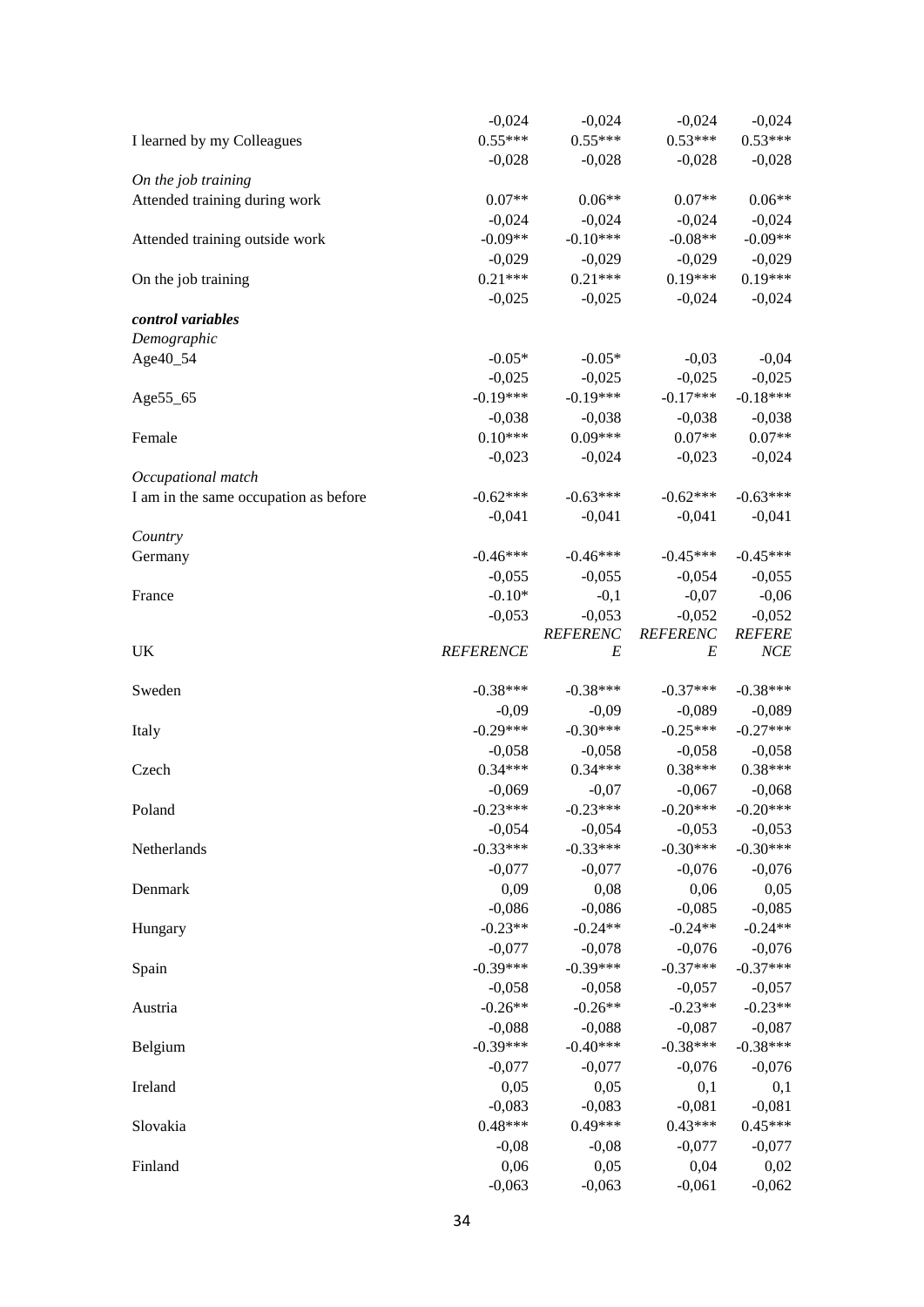| Portugal                           | $-0.17*$   | $-0.17*$   | $-0.15*$   | $-0.15*$   |
|------------------------------------|------------|------------|------------|------------|
|                                    | $-0,073$   | $-0,073$   | $-0,072$   | $-0,072$   |
| Estonia                            |            |            |            |            |
| Romania                            | 0,02       | 0,01       | 0,08       | 0,08       |
|                                    | $-0,072$   | $-0,072$   | $-0,071$   | $-0,071$   |
| Lithuania                          | $0.59***$  | $0.58***$  | $0.54***$  | $0.53***$  |
|                                    | $-0,077$   | $-0,078$   | $-0,074$   | $-0,074$   |
| Greece                             | $-0.18**$  | $-0.18**$  | $-0.13*$   | $-0.13*$   |
|                                    | $-0,068$   | $-0,068$   | $-0,067$   | $-0,067$   |
| Cyprus                             | $0.22*$    | 0,21       | $0.24*$    | $0.24*$    |
|                                    | $-0,11$    | $-0,11$    | $-0,106$   | $-0,107$   |
| Slovenia                           | $-0.57***$ | $-0.57***$ | $-0.51***$ | $-0.51***$ |
|                                    | $-0,094$   | $-0,094$   | $-0,093$   | $-0,093$   |
| Bulgaria                           | 0,15       | 0,14       | 0,15       | 0,15       |
|                                    | $-0,084$   | $-0,084$   | $-0,082$   | $-0,082$   |
| Latvia                             | $0.42***$  | $0.41***$  | $0.45***$  | $0.44***$  |
|                                    | $-0,078$   | $-0,079$   | $-0,076$   | $-0,076$   |
| Luxembourg                         | $-0.83***$ | $-0.82***$ | $-0.80***$ | $-0.79***$ |
|                                    | $-0,149$   | $-0,149$   | $-0,148$   | $-0,148$   |
| Malta                              | $-0.22*$   | $-0,22$    | $-0,19$    | $-0,19$    |
|                                    | $-0,112$   | $-0,112$   | $-0,11$    | $-0,11$    |
| Croatia                            | $-0.38***$ | $-0.39***$ | $-0.36***$ | $-0.37***$ |
|                                    | $-0,088$   | $-0,089$   | $-0,087$   | $-0,087$   |
| Constant                           | $-1.52***$ | $-1.53***$ | NA         | NA         |
|                                    | $-0,049$   | $-0,052$   | NA         | NA         |
| Constant cut1                      | <b>NA</b>  | NA         | $1.54***$  | $1.55***$  |
|                                    | <b>NA</b>  | <b>NA</b>  | $-0,049$   | $-0,052$   |
| Constant cut2                      | <b>NA</b>  | NA         | $2.00***$  | $2.01***$  |
|                                    | <b>NA</b>  | NA         | $-0,049$   | $-0,052$   |
| Constant cut3                      | <b>NA</b>  | NA         | 2.59***    | $2.60***$  |
|                                    | <b>NA</b>  | NA         | $-0,05$    | $-0,053$   |
| Constant cut4                      | <b>NA</b>  | NA         | $3.72***$  | $3.73***$  |
|                                    | <b>NA</b>  | NA         | $-0,054$   | $-0,057$   |
| Constant cut5                      | <b>NA</b>  | NA         | 4.81***    | 4.82***    |
|                                    | <b>NA</b>  | <b>NA</b>  | $-0,064$   | $-0,066$   |
| Standard errors below coefficients |            |            |            |            |

\*\*\* p<0.001, \*\* p<0.01, \* p<0.05

Source: Authors' estimations based on the

CEDEFOP ESJ SURVEY data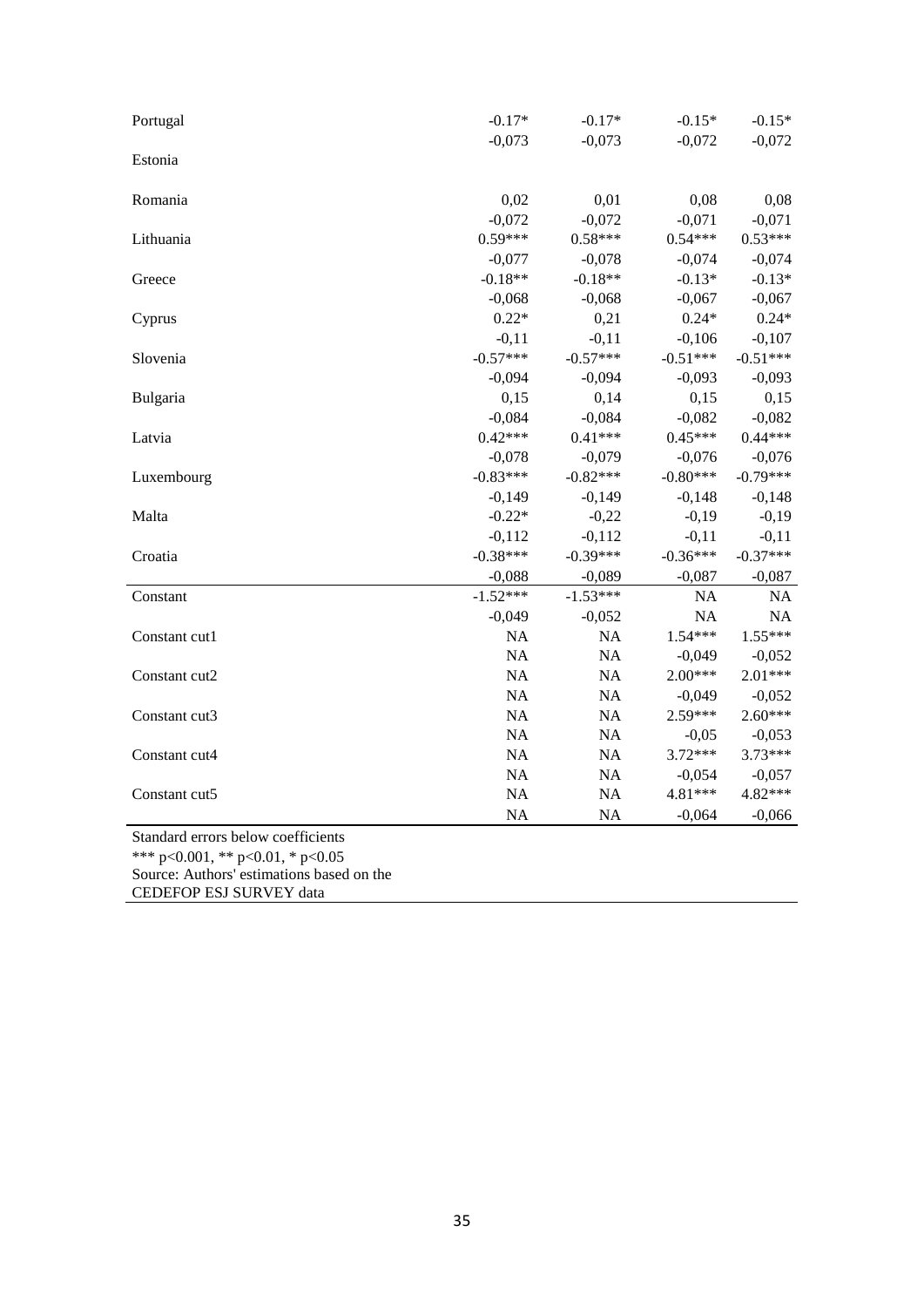# **Table 5 First-Stage equation: Instruments of training variables.**

| Firm size                 | $.112***$  |
|---------------------------|------------|
|                           | (.005)     |
| Multi site                | $.096***$  |
|                           | (.005)     |
| Private firm              | $-.102***$ |
|                           | (.005)     |
| Instrumented: OutTraining |            |
| Firm size                 | $-0.012**$ |
|                           | (.004)     |
| Multi site                | $-.005$    |
|                           | (.004)     |
| Private firm              | $-.076***$ |
|                           | (.004)     |
| Instrumented: InTraining. |            |
| Firm size                 | $.045***$  |
|                           | (.005)     |
| Multi site                | $.053***$  |
|                           | (.004)     |
| Private firm              | $-.026***$ |
|                           | (.004)     |

\*\*\* p<0.001, \*\* p<0.01, \* p<0.05 Source: Authors' estimations based on

the CEDEFOP ESJ SURVEY data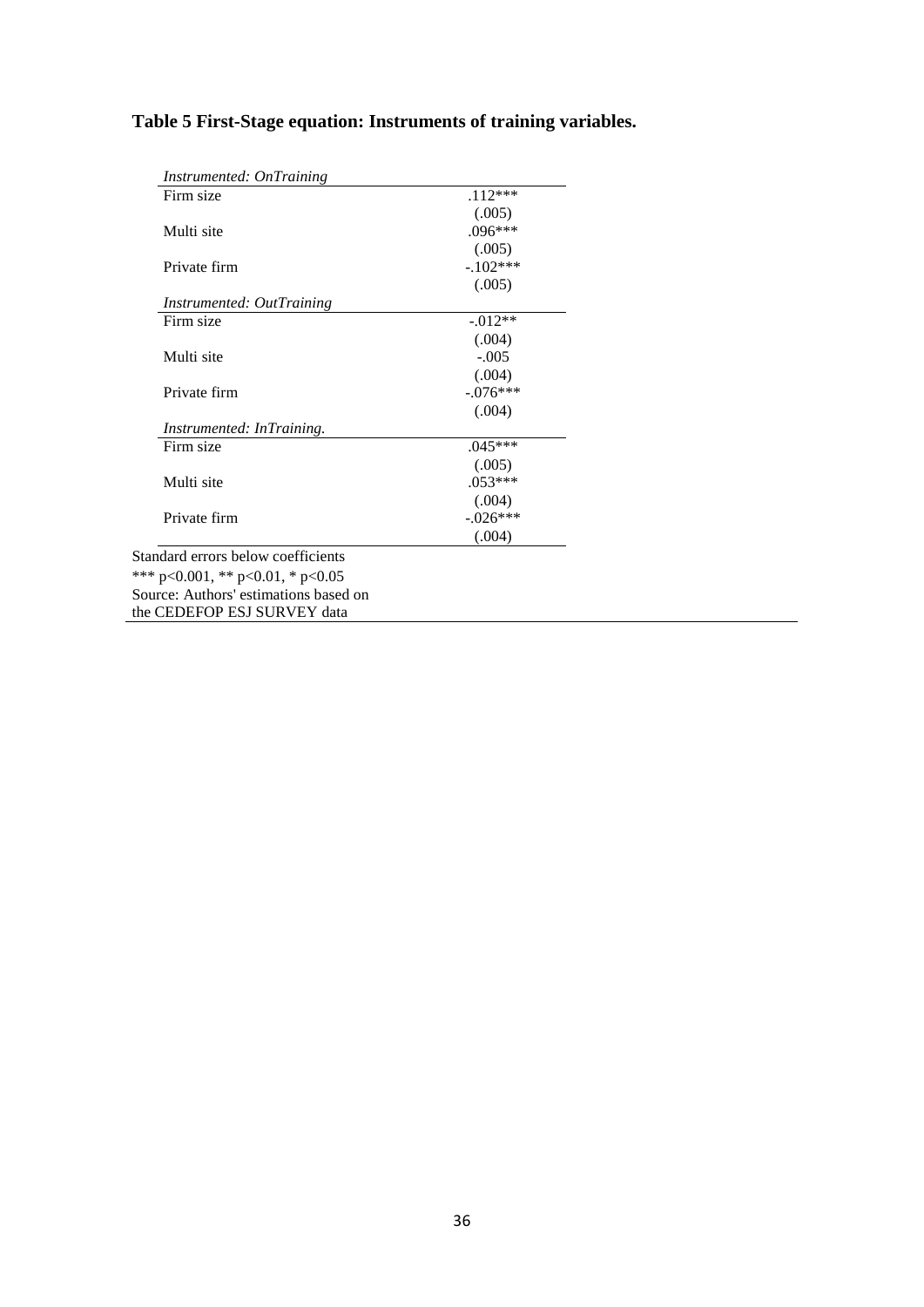| <b>VARIABLES</b> | (1)<br>Coefficients |
|------------------|---------------------|
| OnTraining       | 1.48                |
|                  | (0.958)             |
| OutTraining      | $-1.07$             |
| InTraining       | (0.634)<br>$-3.35$  |
|                  | (2.102)             |
| LowEducation     | $-0.15$             |
| MediumEducation  | (0.157)<br>$-0.03$  |
|                  | (0.056)             |
| Age40_54         | $-0.11$             |
| Age55_65         | (0.067)<br>$-0.20*$ |
|                  | (0.089)             |
| Female           | 0.12                |
| Supervisor       | (0.067)<br>$0.69*$  |
|                  | (0.319)             |
| Colleagues       | $0.76*$             |
| Germany          | (0.343)<br>$-0.08$  |
|                  | (0.089)             |
| France           | $-0.14$             |
| Sweden           | (0.087)<br>$-0.10$  |
|                  | (0.090)             |
| Italy            | $-0.17*$            |
| Greece           | (0.081)<br>0.37     |
|                  | (0.262)             |
| Czech            | $0.43***$           |
|                  | (0.124)             |
| Poland           | 0.26<br>(0.201)     |
| Netherlands      | $-0.20*$            |
|                  | (0.091)             |
| Denmark          | $-0.36$<br>(0.238)  |
| Hungary          | 0.14                |
|                  | (0.190)             |
| Spain            | 0.13<br>(0.184)     |
| Austria          | 0.05                |
|                  | (0.122)             |
| Belgium          | $-0.16*$<br>(0.066) |
| Ireland          | 0.07                |
|                  | (0.082)             |
| Slovakia         | 0.15<br>(0.097)     |
| Finland          | 0.05                |
|                  | (0.066)             |
| Portugal         | $-0.30$<br>(0.178)  |
| Romania          | 0.53                |
|                  |                     |

**Table 6 Structural equation results: Endogenous training variables.**